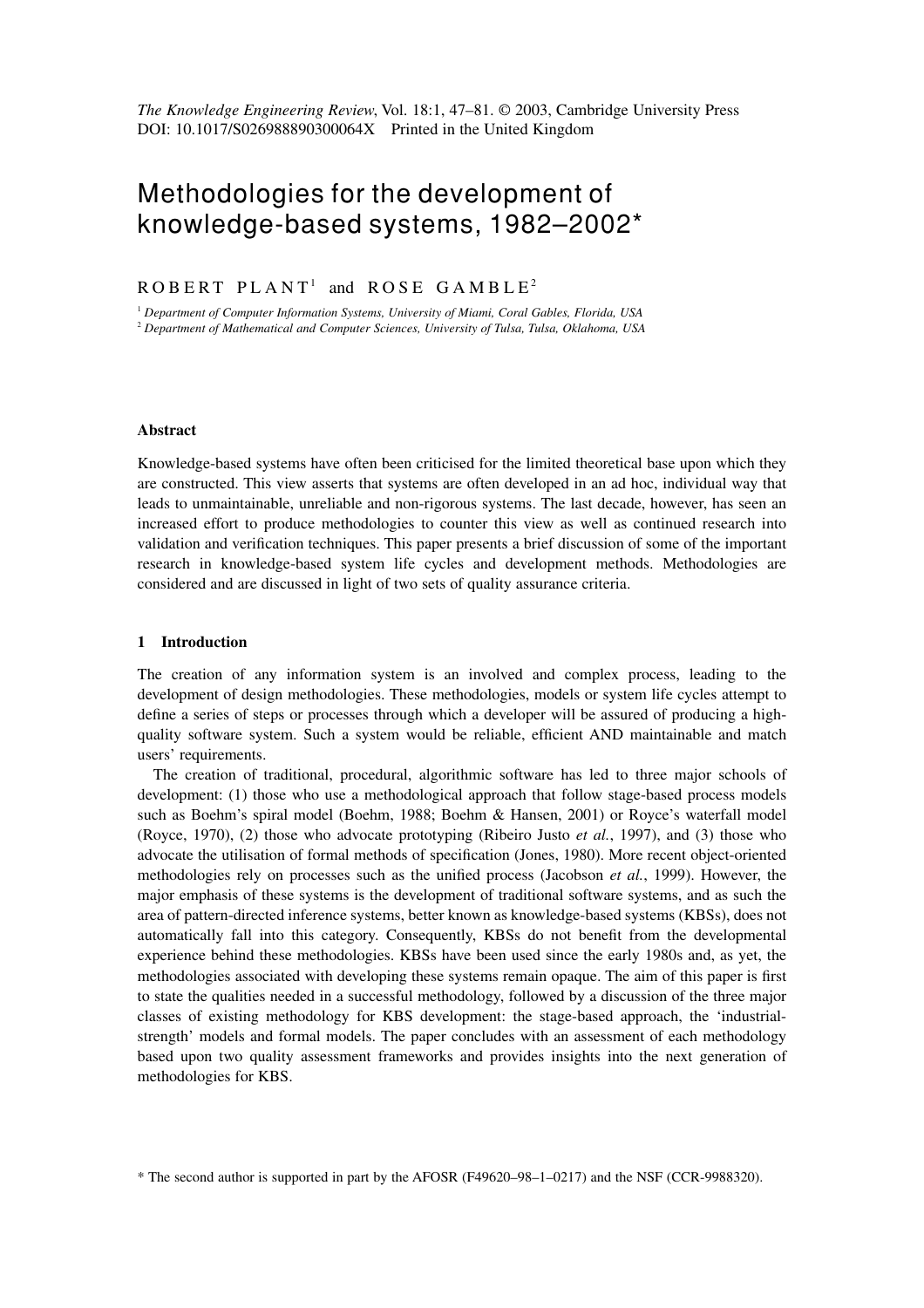### **2 Quality assessment frameworks**

As with the development of any software system there are two key aspects to the quality assurance process: system validation (are we building the right product?) and system verification (are we building the product right?). Research in the area of validation and verification as applied to KBSs has progressed in parallel to that of KBS development methodologies, building up an extensive literature (Antoniou & Plant, 1997; Ayel & Rousset, 1995; Coenen *et al.*, 2000; Gamble & Landauer, 1995; O'Leary & Preece, 1998; Plant, 1994; Preece, 1993; Schmolze, 1996). The ability to ensure that the quality of the development matches the requirements of the task is very important, however not all tasks require the same level of quality. For example, systems utilised in areas where there is a risk to human life clearly require more rigorous validation and verification than those systems that are used as a 'proof of concept' demonstrator system from which a more formal system will later be developed. Thus quality, verification and validation are intrinsically related to the methodology utilised in systems construction. The literature and tools (Murrell & Plant, 1997) related to validation and verification primarily relate to specific individual techniques for pre- or post-system development scrutiny or alternatively for specific system aspects such as the verification of the rule base. This inhibits developers from achieving a broader quality assurance assessment. After an influential NASA report considered the application of software quality measures to AI software (Rushby, 1988), the road to quality assurance then took several directions. These included standards from organisations such as IEEE and AIAA, research in validation and verification through forums such as AAAI, and research in software quality assurance where, for example, a set of eight quality metrics were proposed by Carpenter (Carpenter & Murine, 1984) and applied to KBSs by Plant (1991).

A central issue in the discussion of quality is, what are the parameters that define quality? Preece (1995) cites five popular quality criteria and briefly discusses the issue. The criteria he considers are: understandability, modularity, verifiability, efficiency and complexity (Antoniou & Sperschneider, 1994; Ghezzi *et al.*, 1991). Another aspect of quality is the concept of risk in the development of expert systems. Cheng and Jamieson (1996) also consider the quality issue from a software engineering perspective. Cardenosa and Pastor (Cardenosa, 1994) go a stage further and propose a four-phase quality assurance plan for both system development and maintenance.

A more abstract quality framework has been proposed by Gaines (1996), which examines the separation of physical, mental and knowledge worlds. Gaines's proposition is that "each world has different criteria for truth and valid inference, and each system's interaction with each world may be evaluated using different criteria" (Gaines, 1996). This builds upon Gaines's earlier work that considers the management of quality assurance in integrated knowledge acquisition and performance systems (Gaines *et al.*, 1992).

The increased adoption of KBSs in areas that have stringent critical quality requirements has led to specialised literature and a proliferation of general software quality and development standards from multiple organisations.

- NATO: AQAP-150, Quality Assurance Requirements for Software Development, ANSI/IEEE:IEEE Std 730–1998,
- Standard for Software Quality Assurance Plans, IEEE Std 730.1–1995,
- Guide for Software Quality Assurance Planning, IEEE Std 828–1998,
- Standard for Software Configuration Management Plans, IEEE Std 1008–1987,
- Standard for Software Unit Testing (ANSI), IEEE Std 1012–1998,
- Standard for Software Verification and Validation, IEEE Std 1012a-1998,
- Supplement to Standard for Software Verification and Validation: Content Map to IEEE/EIA 12207.1–1997, IEEE Std 1028–1997;
- US DoD 8120.2 Automated Information System (AIS) Life-Cycle Management (LCM) Process, Review, and Milestone Approval Procedures,
- DoD 8120.2-M Automated Information System Life-Cycle Management Manual and
- NRC: ERPI NP-5236/1987, ERPI NP-5978/1987, NSAC-39/1981; NUREG/CR-4640/1987, NUREG-0653/1980 (Plant.1991).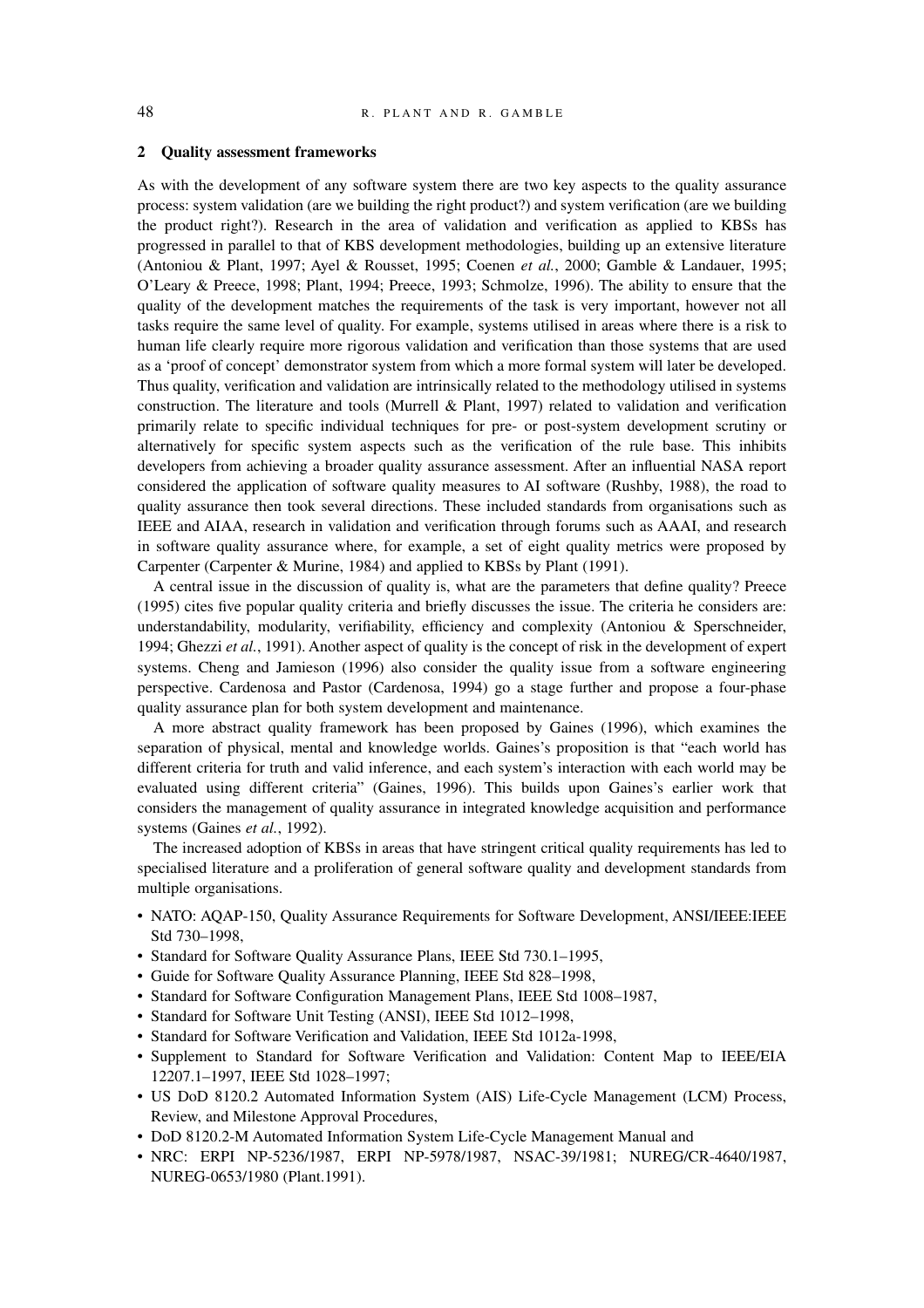Many of the early standards were not directly suitable to the KBS development life cycles as they were based upon stage-based methods of quality assurance aimed at traditional procedural software development. Many focused on deriving adequate documentation, in contrast to addressing the issues of completeness and correctness in the knowledge acquisition or knowledge representation stages. They also lacked the formal proof of correctness stages necessary for the rigorous development of complex heterogeneous code development. Further, as discussed by Livson, "Neither ANSI/IEEE Std 730–1984 nor MIL-S-52779A explicitly state that software quality assurance shall conduct verification, validation and testing" (Livson, 1988). This led to many organisations with the need for high degrees of reliability and quality to move towards developing their own standards and approaches. A lead organisation in this effort has been the Software Technology Branch of NASA. Their work includes techniques such as "evidence flow graph methods" (Becker *et al.*, 1989), "the use of metaknowledge in the verification of KBS" (Morell, 1989), and real time KBS systems development (Culbert, 1990; Johnson, 1988). Several other organisations have produced significant research in this field, including the American Institute for Aeronautics and Astronautics (ANSI, 1992), the Federal Aviation Administration (Ibrahim *et al.*, 1997) and the Electrical Power Research Institute (EPRI), whose methodology is used in the creation of KBSs within the US nuclear power industry (Miller, 1990). All of these organisations adopted the MIL-STD-2167A standard as the foundation of their approaches. $<sup>1</sup>$ </sup>

Miller, a lead researcher in the creation of the EPRI methodology, based its KBS development principles around seven major requirements (criteria 1 to 7 in Table 1) (Miller, 1990). These criteria are useful as macro-level indicators of a methodology's general applicability to the development of stable KBSs that can be mapped onto MIL-STD-2167A or successor standard. The KBSs developed by these criteria can be considered verifiable and adaptable when an analysis of criteria 1 to 9 yields positive values. The quality of the systems developed is enhanced when the methodology extends the

|    | Criteria                                                                                                                                        | Possible values                          |  |  |
|----|-------------------------------------------------------------------------------------------------------------------------------------------------|------------------------------------------|--|--|
| 1  | Easily handles ill-formed or changing requirements                                                                                              | No, Yes                                  |  |  |
| 2  | Suitable for stable system development                                                                                                          | No, Yes                                  |  |  |
| 3  | Maps well onto DoD-STD-2167(A) for consistent management                                                                                        | No, Yes                                  |  |  |
| 4  | Appropriate for embedded, real-time, data-driven systems as well<br>as stand-alone knowledge-based systems                                      | No, Yes                                  |  |  |
| 5  | Provides for plan-reviews and completion audits of requirements,<br>design and implemented systems, with configuration management<br>throughout | No. Yes                                  |  |  |
| 6  | Supports competent validation and verification                                                                                                  | No, Yes                                  |  |  |
| 7  | Extends to maintenance activities                                                                                                               | No, Yes                                  |  |  |
| 8  | Mathematical techniques are used wherever possible or appropriate                                                                               | No, Yes                                  |  |  |
| 9  | Promotes implementation independent specification of system<br>features/requirements                                                            | No, Yes                                  |  |  |
| 10 | The documentation is adequate/rigorous                                                                                                          | No, Adequate, Rigorous                   |  |  |
| 11 | Either a refinement process or a stage-based approach is adopted                                                                                | Stage, Transformation model              |  |  |
| 12 | Each step in the development can be traced back to the previous<br>step and justified                                                           | No-Informal, Yes-Rigorous,<br>Integrated |  |  |

**Table 1** Macro-level quality criteria for KBS methodologies

<sup>1</sup> MIL-STD-498 was superseded by MIL-STD-498, which was then superseded by ISO/IEC 12207.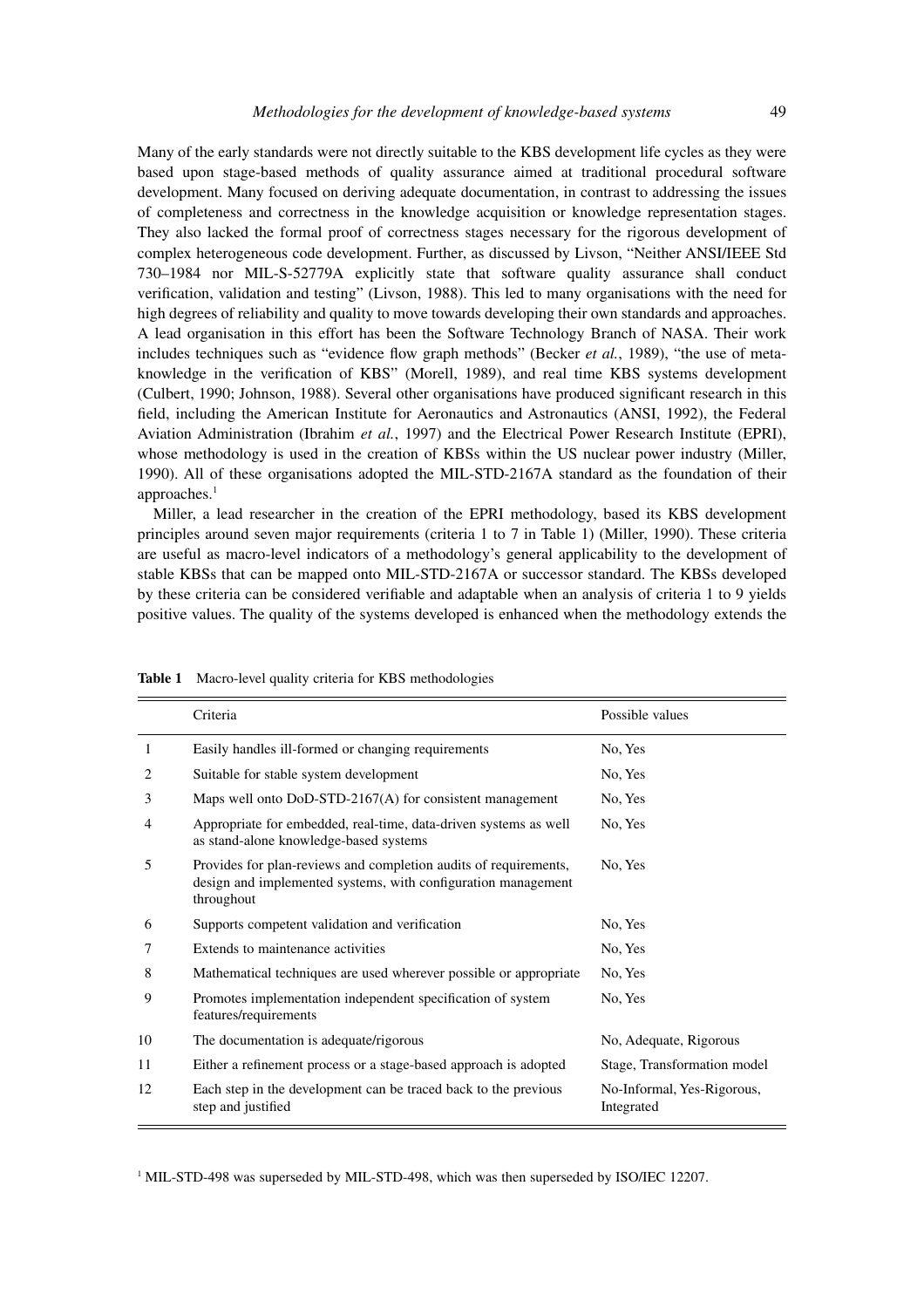| TRILLIUM <sub>K</sub> level 1 capability |                                                                                                                                               |  |  |  |
|------------------------------------------|-----------------------------------------------------------------------------------------------------------------------------------------------|--|--|--|
| Problem specification                    | No explicit statement of requirements. No test plan. No acceptance criteria                                                                   |  |  |  |
| Conceptual model                         | No documented conceptual model                                                                                                                |  |  |  |
| Design model                             | No documented design model for knowledge base. Typically a commercial shell is<br>used; the reasons for choosing a shell should be documented |  |  |  |
| Implemented model                        | Implemented knowledge base is the only complete description of knowledge                                                                      |  |  |  |
| Verification analyses                    | Verification performed by informal proofreading - no formal verification analysis<br>conducted                                                |  |  |  |
| Validation analyses                      | Validation performed by ad hoc testing and informal evaluations. No permanent<br>recording of test suite                                      |  |  |  |

**Table 2** TRILLIUM<sub>K</sub> level 1 capability

verification and validation through to the maintenance activities, developing rigorous documentation and utilising a refinement process (criteria 1 to 12). Taken together these twelve criteria allow KBS project managers and developers to quickly assess a methodology as suitable or unsuitable to their needs.

The use of these criteria in isolation, in order to assess the potential overall quality of a system development methodology, is extremely difficult without a framework that relates formal levels of quality achievement with specific criteria and metrics. One such framework, based upon the SEI process maturity model (Humphrey, 1989), is known as the TRILLIUM Model (TRILLIUM, 1992). This model is adapted for use with KBS development in the form of the TRILLIUM<sub>K</sub> Model.  $TRILLIUM<sub>K</sub>$  has three capability levels, ranging from Level 1, in which an informal development style is practised, to Level 3, where rigorous procedures are followed. Tables 2, 3 and 4 show the increasing formality of the criteria with respect to KBS development.

Each of the levels is broken down into six aspects of development: problem specification, conceptual model, design model, implemented system, verification analysis and validation analysis. The intent is three-fold. First, it allows developers a starting point from which to consider their own methodology and its requirements. Second, it provides a model by which the rigour of a systems progression might be considered, from the weakest at Level 1 to the most rigorous at Level 3. Lastly, the model provides

| TRILLIUM <sub>K</sub> level 2 capability |                                                                                                                                                                                                            |  |  |  |
|------------------------------------------|------------------------------------------------------------------------------------------------------------------------------------------------------------------------------------------------------------|--|--|--|
| Problem specification                    | Informal statement of requirements, test plan and acceptance criteria                                                                                                                                      |  |  |  |
| Conceptual model                         | "Paper model" stated semi-formally. Separation of concerns achieved by isolating<br>domain, task and cooperative knowledge components                                                                      |  |  |  |
| Design model                             | Architectural design for system components. Semiformal or formal designs for<br>procedural parts of knowledge base, and for inference engine                                                               |  |  |  |
| Implemented system                       | Implemented knowledge base and inference engine is traceable, where appropriate,<br>to conceptual and design models. When a third-party shell is used, the behaviour<br>conforms to that which is required |  |  |  |
| Verification analyses                    | Knowledge-base integrity and expression logic is checked automatically, with all<br>detected anomalies fully documented and resolved                                                                       |  |  |  |
| Validation analyses                      | Testing using documented test suite is performed according to problem<br>specification. Semiformal evaluations of system usability are performed and<br>documented                                         |  |  |  |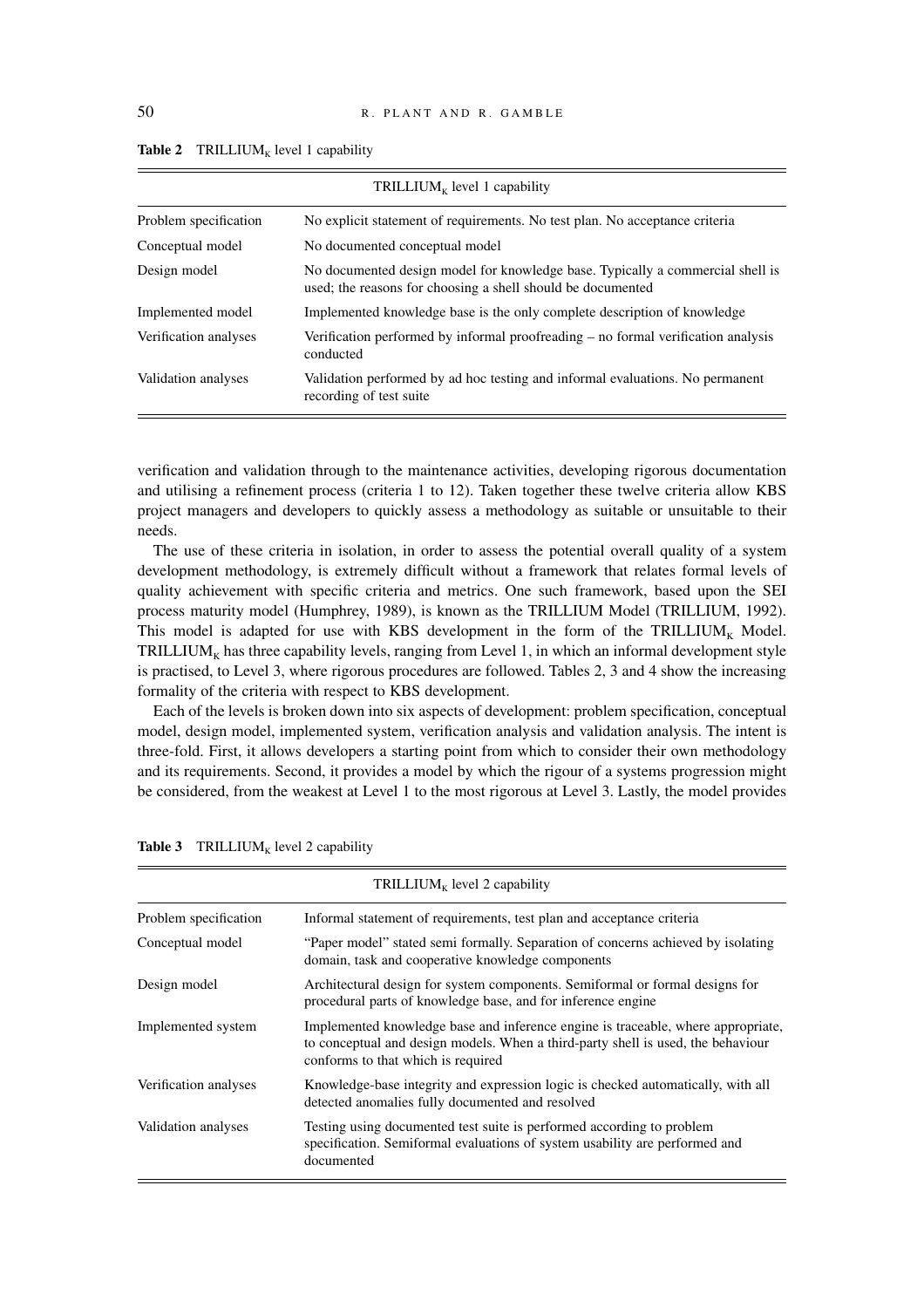| TRILLIUM <sub>K</sub> level 3 capability |                                                                                                                                                                                                                                                                                                |  |  |  |  |
|------------------------------------------|------------------------------------------------------------------------------------------------------------------------------------------------------------------------------------------------------------------------------------------------------------------------------------------------|--|--|--|--|
| Problem specification                    | Semiformal statement of requirements, including minimum and desired<br>functionality. Formal constraints should be associated with all possible minimum<br>requirements. Test plan and acceptance criteria are associated with each functional<br>requirement that cannot be verified formally |  |  |  |  |
| Conceptual model                         | Formal knowledge-level model (that is, with well-defined syntax and semantics).<br>Appropriate representation languages used for domain, task and cooperative<br>knowledge-base components                                                                                                     |  |  |  |  |
| Design model                             | Formal architectural design, module interface specifications and internal module<br>designs for all system components, including interface engine, domain knowledge<br>modules, task knowledge modules, meta-level control knowledge modules and<br>external interface components              |  |  |  |  |
| Implemented system                       | Implemented system is fully traceable to conceptual and design models or is<br>derived automatically from them using a correctness-preserving transformation<br>procedure. A third-party tool may be used only if rigorous assurances are available<br>of its correctness and reliability      |  |  |  |  |
| Verification analyses                    | Full inference logic is checked and all anomalies documented and resolved. System<br>compliance with all minimum constraints is verified and documented if possible                                                                                                                            |  |  |  |  |
| Validation analyses                      | Rigorous structural and functional testing is performed according to problem<br>specification. Test suite is executed and maintained using support tools. Approved<br>empirical methods are used for usability and utility evaluations, and results are<br>fully documented                    |  |  |  |  |

**Table 4** TRILLIUM<sub>K</sub> level 3 capability

developers with a framework through which the standards of a customised or adapted methodology can be judged.

An important function associated with these capability models is the ability to justify or "trace" the development of a system from one stage in the to another. This may be done informally through the explosion or folding of diagrammatic representations or formally through the wrapping of mathematical descriptions around proofs of refinement. Without this functionality in a life cycle, a developer cannot adequately determine the correctness and validity of a system as it moves from stage to stage, from the conceptual to the concrete form. In the next section of the paper we will utilise both the macro-level quality criteria and the TRILLIUM<sub>K</sub> capability model to assess the characteristics of several KBS life cycles found in the literature and to determine the degree of development formality present.

Early KBSs, such as MYCIN (Shortliffe, 1976) and Dendral (Lindsay *et al.*, 1980), originated as research systems. As such, they were developed in an ongoing cycle of experiment-assess-implement, which led to systems that were highly complex, full of interesting technical features and ideas, yet had no methodology behind them. Therefore these systems fall into level 1 of the TRILLIUM<sub>K</sub> capability model. These early developers paved the way for current KBS development methodologies. It is understandable that these systems would fall short of quality standards. Because it is important for modern developers not to reinvent poor-quality KBSs, we discuss in detail the early KBSs in Appendix A.

## **3 "Industrial-strength" life cycle models**

In this section, we discuss a category of models termed "industrial strength" methodologies that directly target pragmatic corporate usage at organisations such as NASA, AIAA, the US Department of Defense and the Nuclear Regulatory Committee.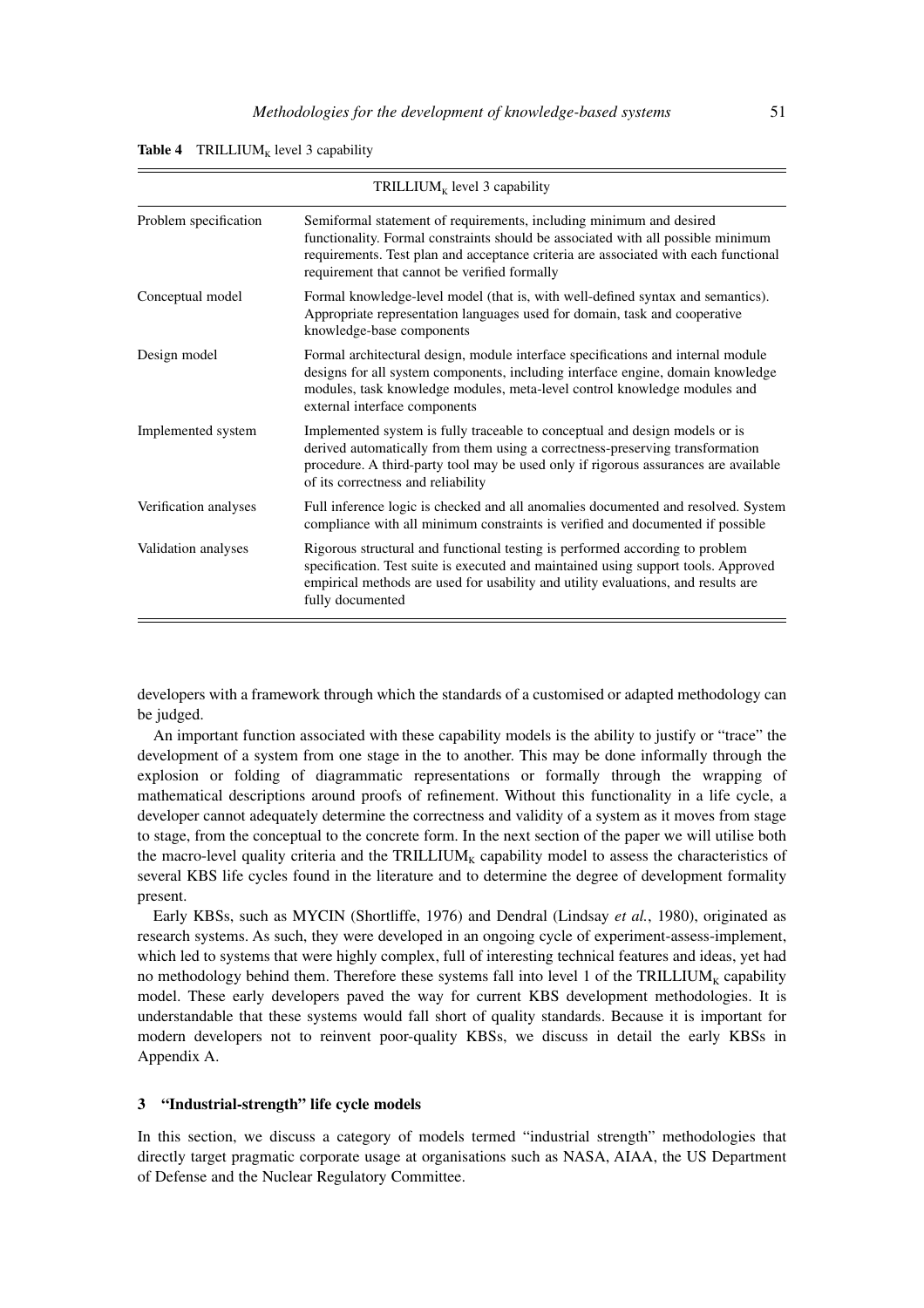## *3.1 Weitzel and Kerschberg's methodology (KBSDLC)*

The proliferation of KBS development environments and prototyping led Weitzel and Kerschberg (1989) to create a methodology that addresses these issues. Their methodology adds rigour to the prototyping approach by introducing a series of "processes" through which the development is driven, in contrast to the stage-based models. Their life cycle comprises the eleven phases shown in Figure 1.

In this methodology, KBS prototype development proceeds through each of these processes. However, once a process has been "activated", the knowledge engineer either "deactivates" the process (proceeding to the next one) or returns to a previous process and "reactivates" it for further processing. In this way, the system evolves as a series of activated processes.

This developmental style is advantageous for prototyping, as the systems produced will be higher quality in relation to those factors described earlier. However, the methodology cannot overcome all the inherent problems associated with prototyping. For instance, the approach advocates the creation of small prototypes and their later integration, which for a sizeable or complex domain can be a difficult task when differing representations are used or hybrid representations are created. Furthermore, the approach is low on formality and does not exhibit many of the factors Miller expects



**Figure 1** Weitzel AND Kerschbergs' methodology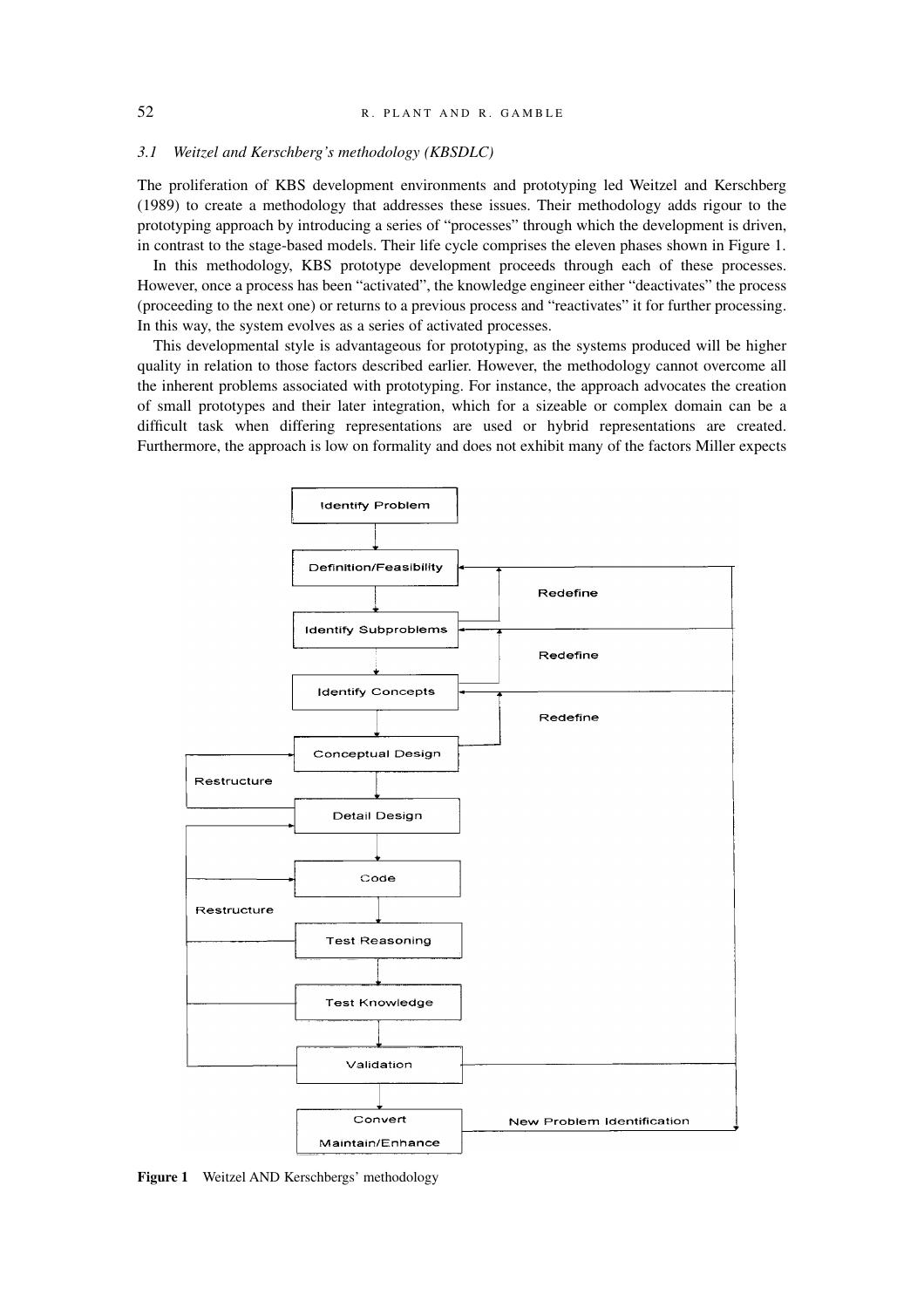from a real-world life cycle model, placing it at level 2 of the TRILLIUM<sub>K</sub> capability model for all but the verification process, which remains at Level 1. However, many of these deficiencies and the lack of detailed directions for the knowledge engineer can be easily rectified, leading to a powerful pragmatic prototyping methodology.

## *3.2 Miller's model*

KBSs are accepted in industry, embedded in complex systems and no longer confined to the laboratory or specialist researcher. This is manifested by the emergence of methodologies that adhere to standards laid down by respected organisations such as IEEE, ANSI, AIAA and the Department of Defense. Miller proposes "a realistic industrial strength life cycle model for KBS development and testing" (Miller, 1990). This model aims to fulfil all of the requirements we quoted earlier in the paper.

Core to Miller's approach is its ability to fulfil and satisfy the original DoD-STD-2167. $^2$  The standard 2167A is intended to promote structured methods within the development of traditional systems through the use of detailed requirements specifications. Miller's method requires that all aspects of development be capable of being traced back to that specification. Miller comments "the standard 2167A life cycle thus seems ill suited for KBS development" (Miller, 1990). However, its philosophy is flawless and so Miller's adaptation was to introduce the three-part model shown in Figure 2.

A set of initial requirements are used to create an initial prototype in a rapid manner, even if this involves "unabashed hacking". The goal is to produce a stable set of requirements as early and as quickly as possible, such that all stakeholders can agree on exactly what it is the system is to do. Then a requirements specification is written to act as a baseline document. The resulting prototype undergoes a series of "incremental knowledge builds" in which the system is refined in accordance with any variances that have been found or are required. This deviates from 2167A in that the evolutionary approach allows all aspects to be updated or altered including the requirements document if necessary.



**Figure 2** Miller's basic model

<sup>2</sup> Subsequently superseded by MIL-STD-498, issued on 5 December 1994 (http://jcs.mil/htdocs/ teinfo/directives/soft/ds2167a.html).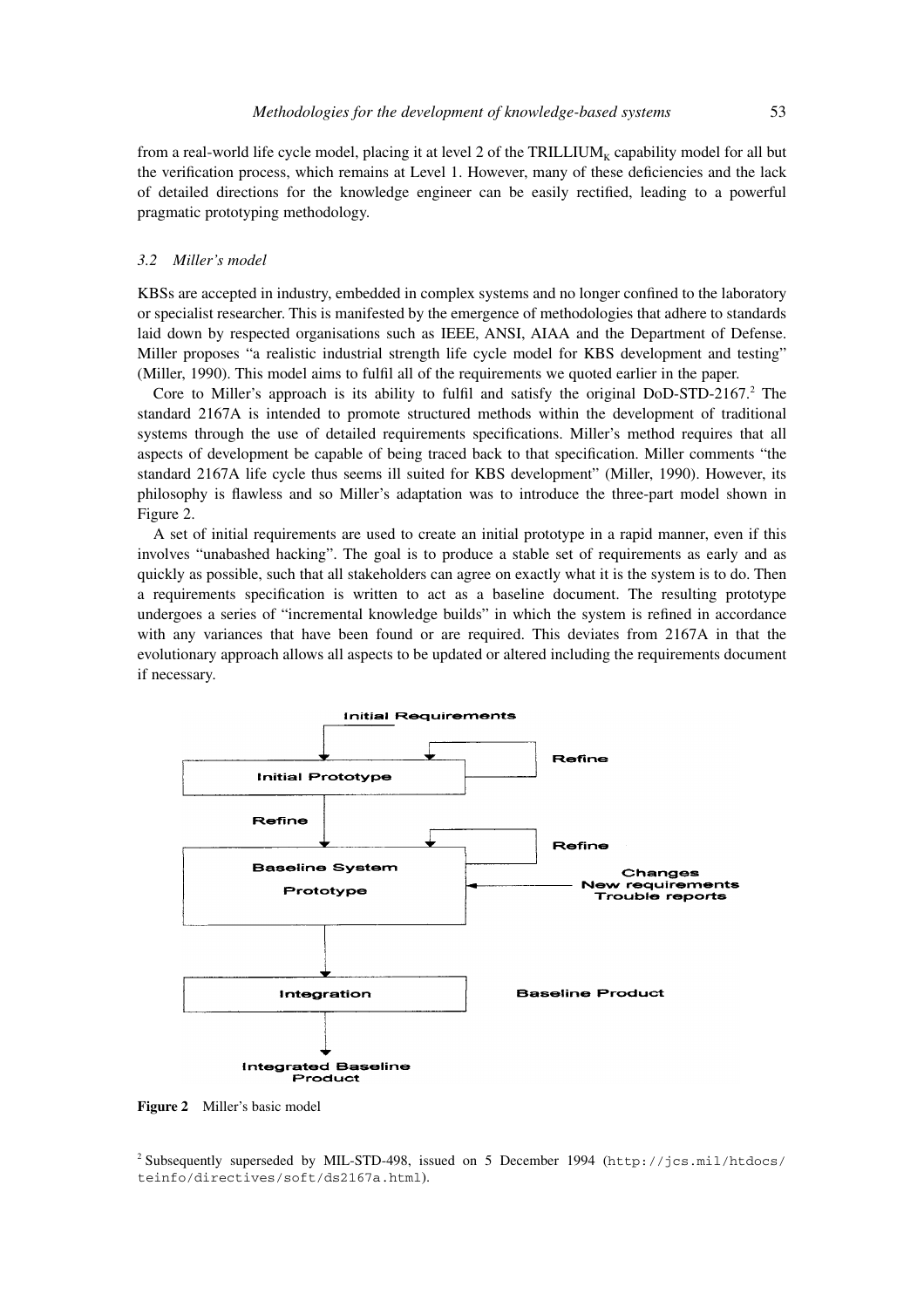When the development system has reached a stable state, the knowledge engineer can rewrite the system or upgrade it to a delivery system in the environment required. It should be noted that extensive validation and verification is performed through the incremental build, based upon three testing techniques: new function testing, critical defect testing and regression testing. This methodology is one of the first to fully realise the need for extensive validation and verification and is in part due to the nature of the systems created through it, which included systems for the Nuclear Regulatory Committee.

This approach to system development produces KBSs that more closely meet Miller's own quality and formality requirements. However, even with the level of documentation required for 2167(A), the approach lacks formality in certain areas, such as knowledge representation, elicitation and acquisition. In order to overcome these deficiencies, Miller introduced a refinement of the methodology as shown in Figure 3, which included multiple sub-stages and processes in developing the specification towards systems integration. This approach is still highly practical in nature and beneficial to real-world industrial-strength system developers.



**Figure 3** Miller's industrial-strength methodology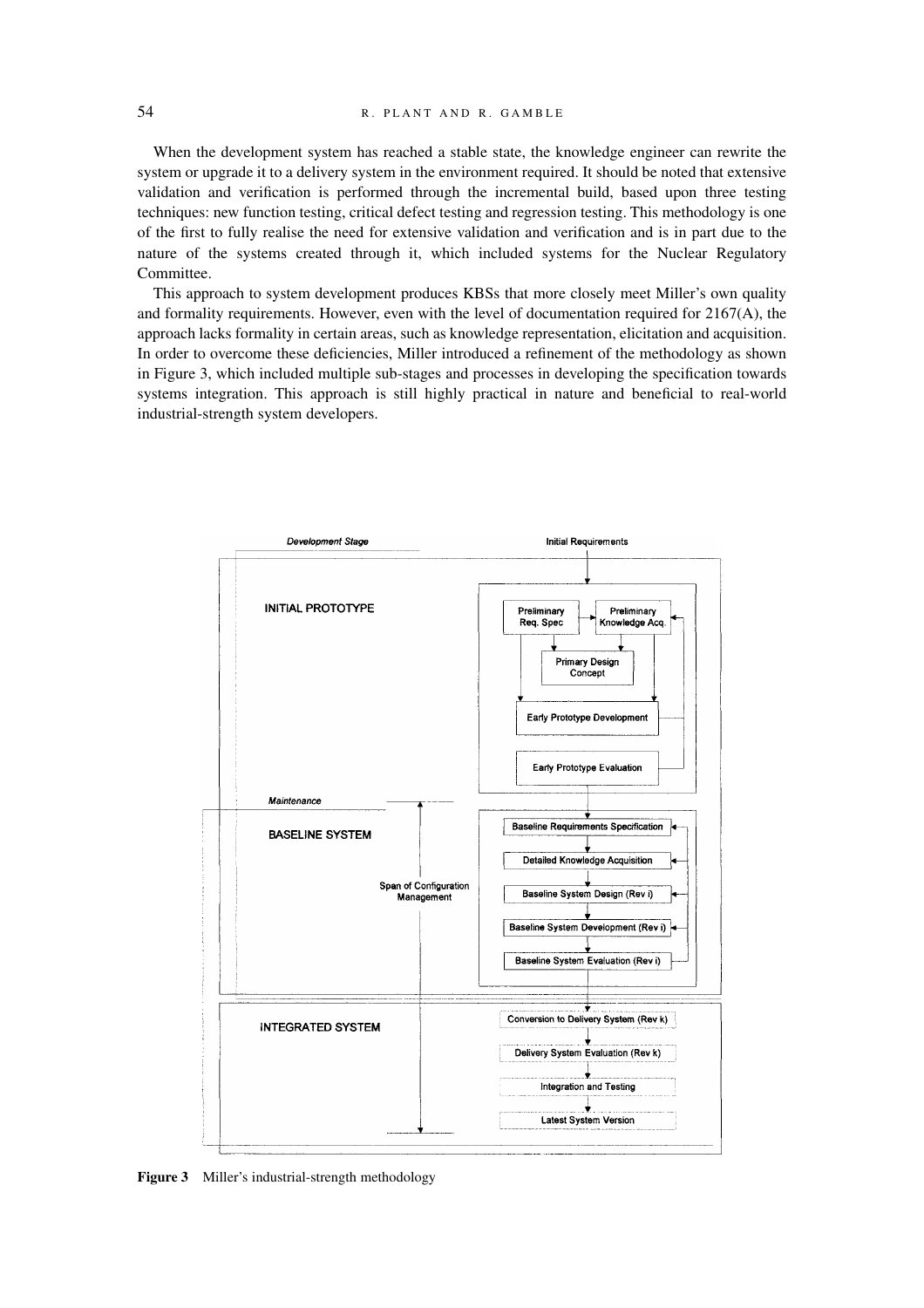### *3.3 ANSI/AIAA AISE model*

The advent of embedded KBS in critical aerospace environments led military software designers to consider the problem of producing KBSs under strict managerial constraints, such as those imposed by DoD-STD-2167A and its successor MIL-STD-498.3 This task was not dissimilar to Miller's industrialstrength Model, which was motivated by the Nuclear Regulatory Committee and the Electrical Power Research Institute (EPRI). Building upon the early work of the CSC corporation's Expert Systems Development Methodology (CSC, 1989a; 1989b; 1989c), the American Institute of Aeronautics and Astronautics together with ANSI developed a model that could be mapped to the United States Department of Defense criteria. The basic model (ANSI, 1992) is illustrated in Figure 4.

It shows a five-phase model that links together the phases of application identification, prototyping, development and integration, and integrated test and maintenance. This stage-based approach is supplemented by the strict adherence to deliverables and review parameters, following a DoD-STD format. Its aim is to simplify the process of creating milestones and their associated deliverables.



**Figure 4** The AI Software Engineering (AISE) model for KBS development (AISE, 1992)

 $3$ http://www.pogner.demon.co.uk/mil 498/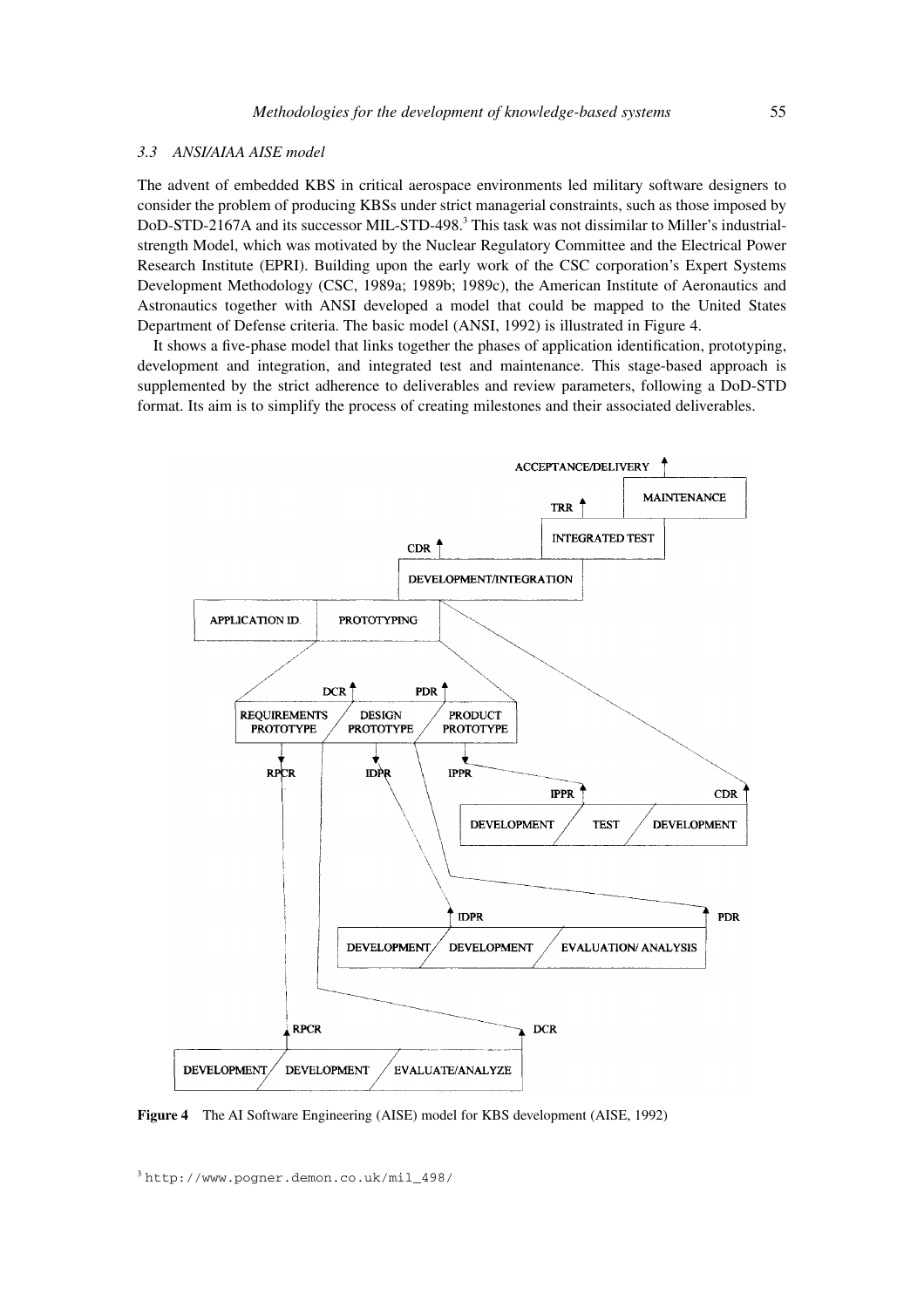

**Figure 5** AISE tailoring for acquisition cycle phases (AISE, 1992)

The methodology is layered whereby one of the top-level processes, such as prototyping, can be expanded out to subsequent levels of detail (as illustrated in Figure 3) where the prototyping is shown to encompass three sub-stages: requirements prototype, design prototype and product prototype. These are again complimented with milestones and review stages, in the form of Requirements Prototype Concept Review (RPCR), Design Concept Review (DCR), Initial Design Prototype Review (IDPR), Preliminary Design Review (PDR) and the Initial Product Prototype Review (IPPR).

The expansion of the prototyping aspect continues to a third level where the requirements prototype, the design and the product prototypes are themselves expanded to a level of detail such that the milestones can be achieved. The requirements prototype is illustrated in Figure 5.

Figure 5 shows the main focus of the requirements prototype is to obtain an understanding of the "breadth" and "scope" of the knowledge base and the Computer Software Configuration Items (CSCI). Again, this throw-away prototype is ascertained with the assistance of reviews and milestones. This phase also attempts to establish the groundwork for selecting a target environment for development.

The design prototype builds upon the requirements prototype to incrementally create the full design as well as a working and functionally complete system. In parallel development, the interface issues are moved towards resolution with those issues surrounding the final target environment. The third prototype phase is the "product prototype" in which the system is refined into a final production. This necessitates the performance, computational and interface requirements to be fully satisfied.

The first review, the IPPR, is an assessment review to determine whether or not the KBS components (CSCI) meet requirements, while the second review, the Critical Design Review (CDR), assesses the final prototype system against the full functionality of the requirements.

The AISE methodology tackles the same problems as Miller's methodology in a similar way, utilising a series of prototyping stages and reviews that moves the initial requirements through a solidification process to full implementation and integration. Miller uses the term "operational concept" which AISE uses as evaluation criteria in the design concept review. Thus the two approaches can be seen as complementary, as well as being able to map onto the DoD-STD-2167A and MIL-STD-498 system life cycle models.

## *3.4 MOKA*

MOKA (Methodology and tools Oriented to Knowledge-based engineering Applications) is the result of the Advanced Information Technology (AIT) pilot phase ESPRIT Project 7704, which subsequently became ESPRIT 25418, involving industrial users (Aerospatiale-Matra, BAE Systems, Daimler Chrysler and PSA Peugeot Citroen), IT vendors (Knowledge Technologies International & Decan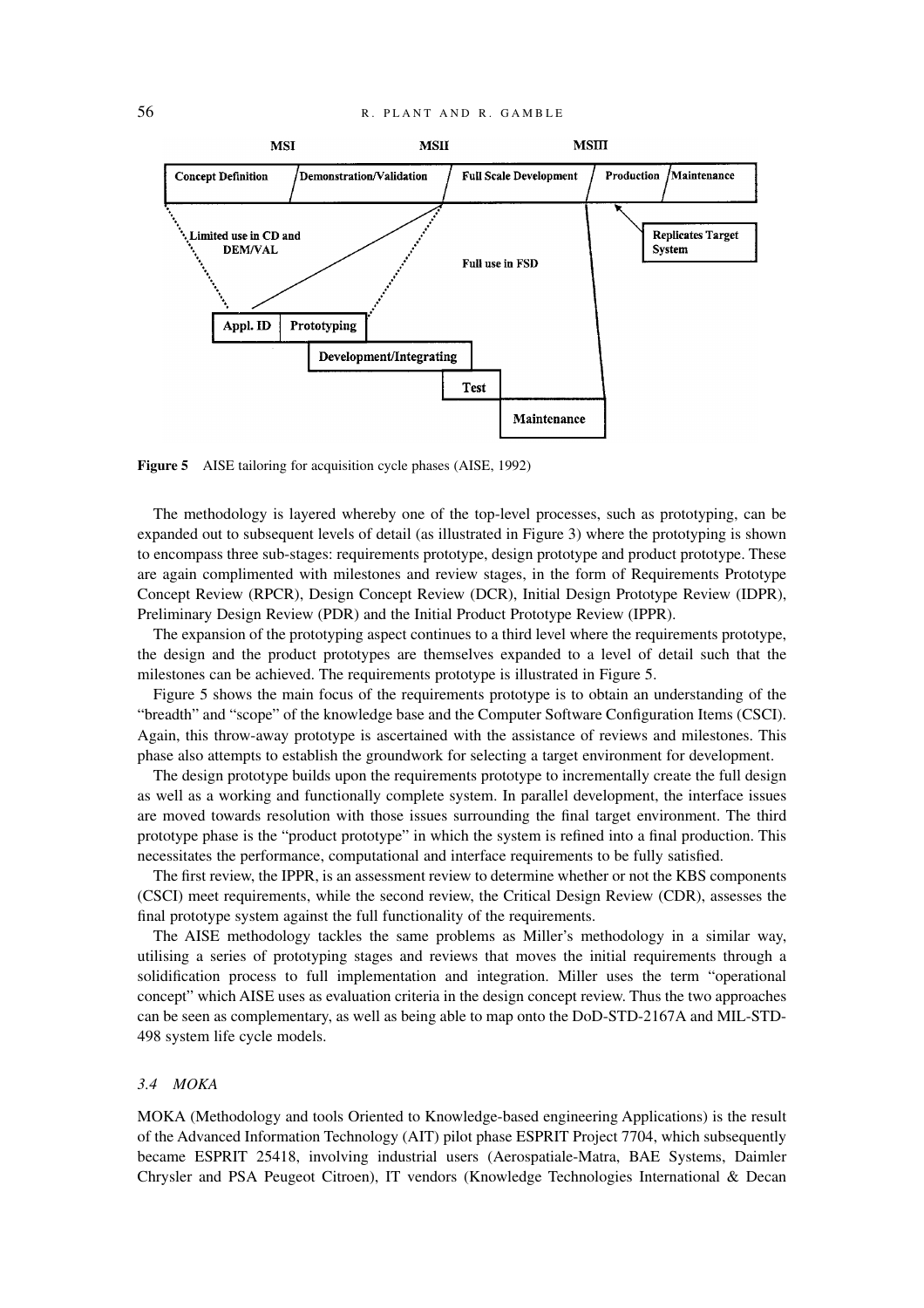Consulting and Services) and academia (Coventry University) (Stokes, 2001). MOKA's goal was to produce a methodology well suited to Knowledge-Based Engineering (KBE) that builds upon and utilises the strengths of other approaches, including object-oriented approaches to modelling the KBE environment through the Unified Modelling Language (UML) (Booch *et al.*, 1998) widely adopted by industrial systems developers. The MOKA approach embodies the same set of principles as CommonKADS and the KADS expertise model to describe the engineering design process (Stokes, 2001). The industrial aspect of this method requires intra-operability and an open standards philosophy. Thus MOKA embraces the "Knowledge Interchange Format" (KIF) (Genesereth, 1991), Ontolingua (Fikes *et al.*, 1997), and CYC (Lenat, 1995) for its ontological basis, and the Standard for the Exchange of Product Model Data (STEP) ISO 10303 and the EXPRESS data modelling language to enable information exchange between participants.

MOKA uses an iterative life cycle model that has six stages: identify, justify, capture, formalise, package, activate (then repeat). The methodology primarily focuses upon the capture and formalise aspects of the knowledge engineering design process through a two-level model: an informal level and a formal model level. The informal level models the environment through templates or forms that store knowledge components in a standard format that can then be analysed for linkages and reference purposes during knowledge-base verification. Five types of template are used: Illustrations, Constraints, Activities, Rules and Entities (ICARE). Having created an informal model, the MOKA advocates the creation of a formal model through a refinement process. The formal notation is a graphical language based on UML known as MOKA Modelling Language (MML) and is used to create meta-models through views and class objects. The formal model itself is composed of two submodels: the design process model, which "records the design rationale of an application" (Stokes, 2001), and the product model, which "contains all the knowledge that describes the product itself" (Stokes, 2001) (equivalent to the domain representation in the MK model and the domain layer in KADS).

The MOKA project is geared to be compatible and interrelated to as many other approaches and standards as possible within the industrial landscape. To that end the MOKA approach suggests the use of XML in the modelling and distribution of files created in developing the system model, giving their model greater reach in collaborative commerce applications or across the extended enterprise.

#### **4 The formal models**

The balance between speed and rigour in development is for some applications heavily focused upon rigour, such as systems developed by NASA (Robinson, 2002) and military systems,<sup>4</sup> prompting the need for several approaches of a more formal nature.

#### *4.1 A task-based specification methodology*

In the quest to create a formal approach to KBS development that was independent of the problemsolving architecture, Yen and Lee (1993) proposed a Task-Based Specification Methodology (TBSM) to allow the knowledge engineer to create a set of specifications of a system's functional units, or tasks, at any point in the development. They define a TBSM specification as "having two primary components: a model specification that describes the system's static properties and a process specification that describes its dynamic properties. TBSM uses a task/method/sub-task approach to capture these levels of specification at the appropriate level of abstraction, letting the knowledge engineer refine the overall specification by constructing more detailed model and process specifications" (Yen & Lee 1993). Figure 6 illustrates their model.

The TBSM uses a series of specifications, at a variety of levels of abstraction, to allow "the developer to identify inconsistent and incomplete specifications either within or between multiple

<sup>4</sup> http://carlisle-www.army.mil/usacsl/divisions/std/branches/keg/cog-disciple.htm.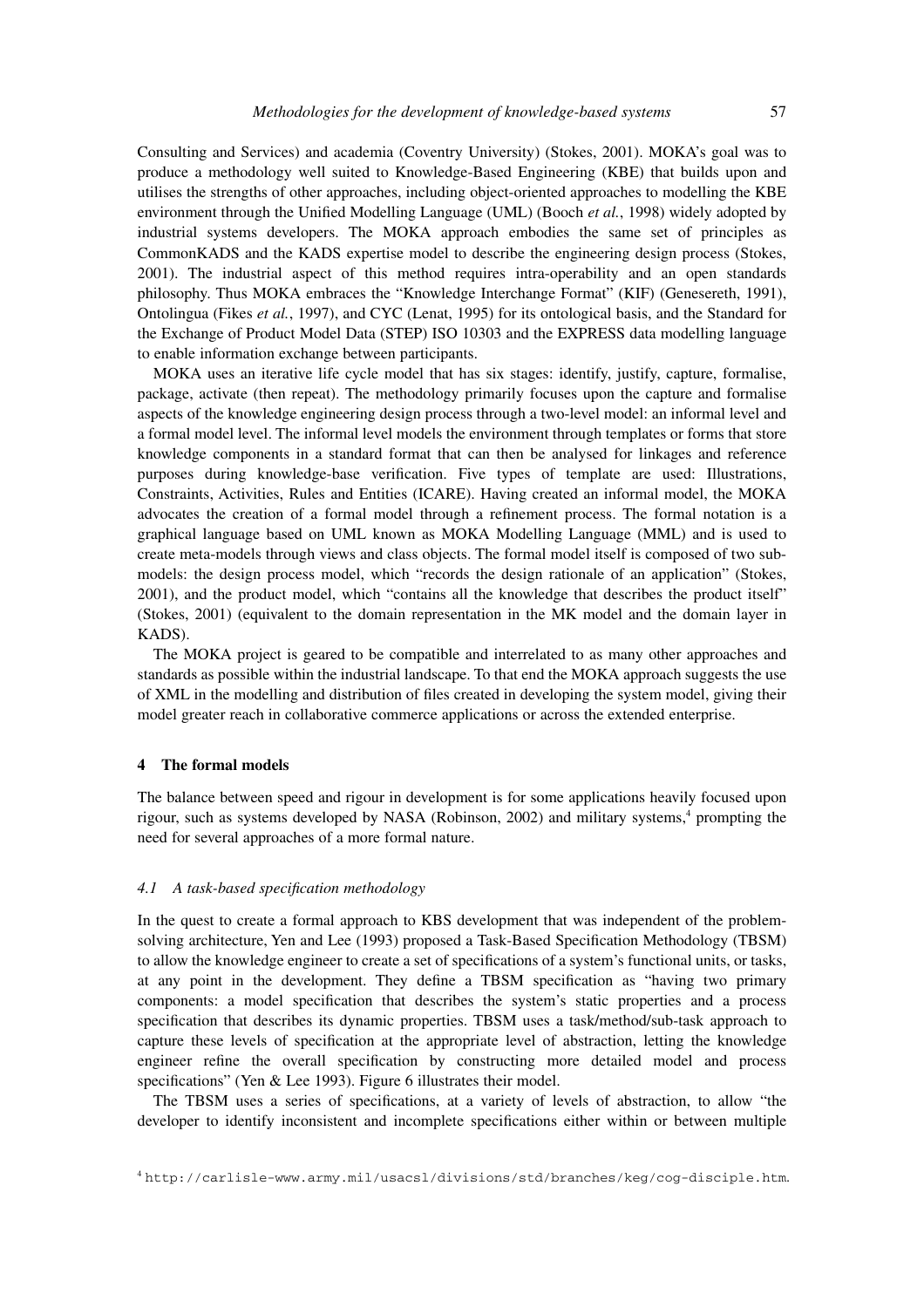

**Figure 6** Components of the task-based specification methodology

levels, based upon their formal semantics" (Yen, 1993). TBSM utilises weak and strong inconsistency checking as well as consistency and completeness checking (Yen, 1993). The methodology is designed to be highly suitable to verification processes.

#### *4.2 A meta-knowledge model*

The framework defined by Plant and Gamble (Plant, 1987; 1997) uses a meta-knowledge model to link the "stages" of system creation adhering to Newell's knowledge-level construct (Newell, 1972). The motivation for this Meta-Knowledge (MK) approach is to create rigorous systems that emphasise formality, analysis and the justification of actions taken in the development. Included in this context are the consideration of corporate standards, the evolution of technology and encompassing of external factors such as total quality management or ISO 9000 standards inspections. This is similar to what Hilal and Soltan (1993) refer to as circumstantial occurrences.

As noted earlier, it is infeasible to create a rigorous, mathematically sound specification for the majority of KBSs prior to a thorough analysis of the domain space. In order to overcome the problem of weak specifications, the MK model combines several techniques that fit into a life cycle based on multiple levels of refinement. Initially the problem specification is captured as a rough "operational concept" borrowing from Miller. This conceptual design becomes refined by three "levels" or process stages, towards a set of specifications, each of which presents a different view of the domain space, e.g. a domain specification, a representation specification, a cognitive engineering specification. They can be combined to form a composite specification with maximum effectiveness.

The approach, depicted in Figure 7, begins with the initial "operational" specification of the system and through utilisation of the meta-knowledge surrounding the project aims to create a more definitive baseline specification. Repeating the process to a stable point constructs a sufficiently robust specification. This new stronger specification acts as the basis of the knowledge elicitation phase that again utilises meta-knowledge to drive the process. A difficulty frequently encountered at the elicitation stage is that the knowledge may well be in many formats, making the validation and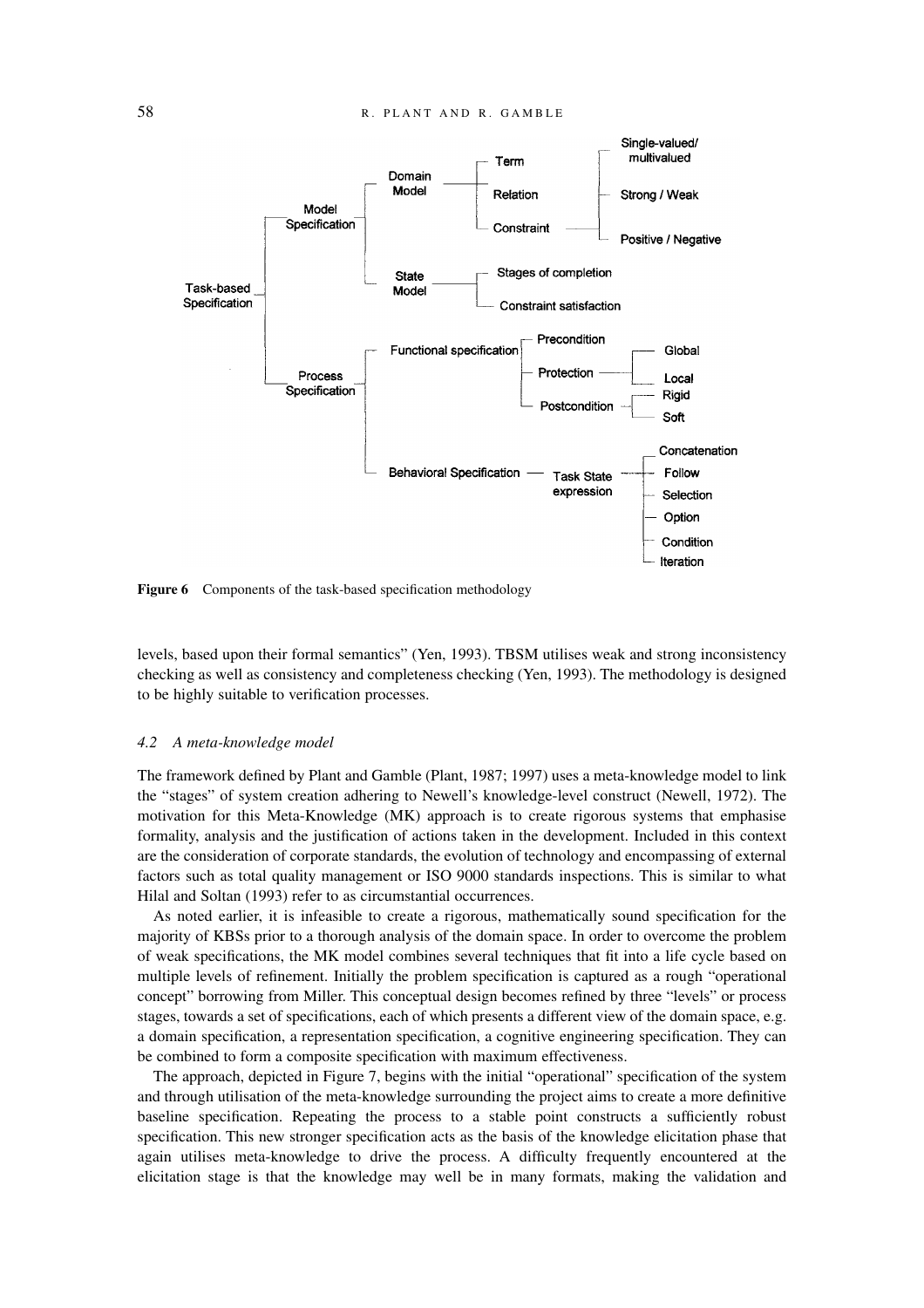

**Figure 7** The MK model approach to knowledge-based system development (Plant, 1997)

verification process extremely difficult. These "elicited knowledge representations" need to be normalised into a semi-formal notation in the form of the intermediate knowledge representation. This is the role and function of the knowledge filter.

The knowledge filter, depicted in Figure 8, is an application of the knowledge level in which Newell proposes that knowledge and representation are intimately linked and that computational systems are really a set of levels such that "a level consists of a medium that is to be processed, components that provide primitive processing, laws of composition that permit components to be assembled into systems, and laws of behaviour that determine how system behaviour depends on the component behaviour and the structure of the system" (Newell, 1972). The knowledge filter concept acts according to his premise that "each computer system level is a specialisation of the class of systems being described at the next lower level" (Newell, 1972) in that the elicited representation is refined through a set of sub-processes, e.g. erotetic logic and conversational coherence, that act as specialist filters and refine the information, knowledge and data into a more robust form. This comprise results are captured in the semi-formal, intermediate knowledge representation, that concurrently provides metaknowledge for the continued refinement process.

This process allows for gross validation issues to be recognised and the elicitation cycle to be repeated until the issues are clarified. As a critical mass of the system is defined, the information, data, knowledge and meta-knowledge are focused into the next knowledge level, the formal level, in which formal notations are utilised to normalise the knowledge set, upon which rigorous verification can then take place. These are the domain, cognitive and representation specifications. These separate specification categories allow the knowledge, the interface and representational issues to be focused upon individually, but aligned through the meta-knowledge and the refinement process. Subsequent to this, the knowledge is refined into a coded system.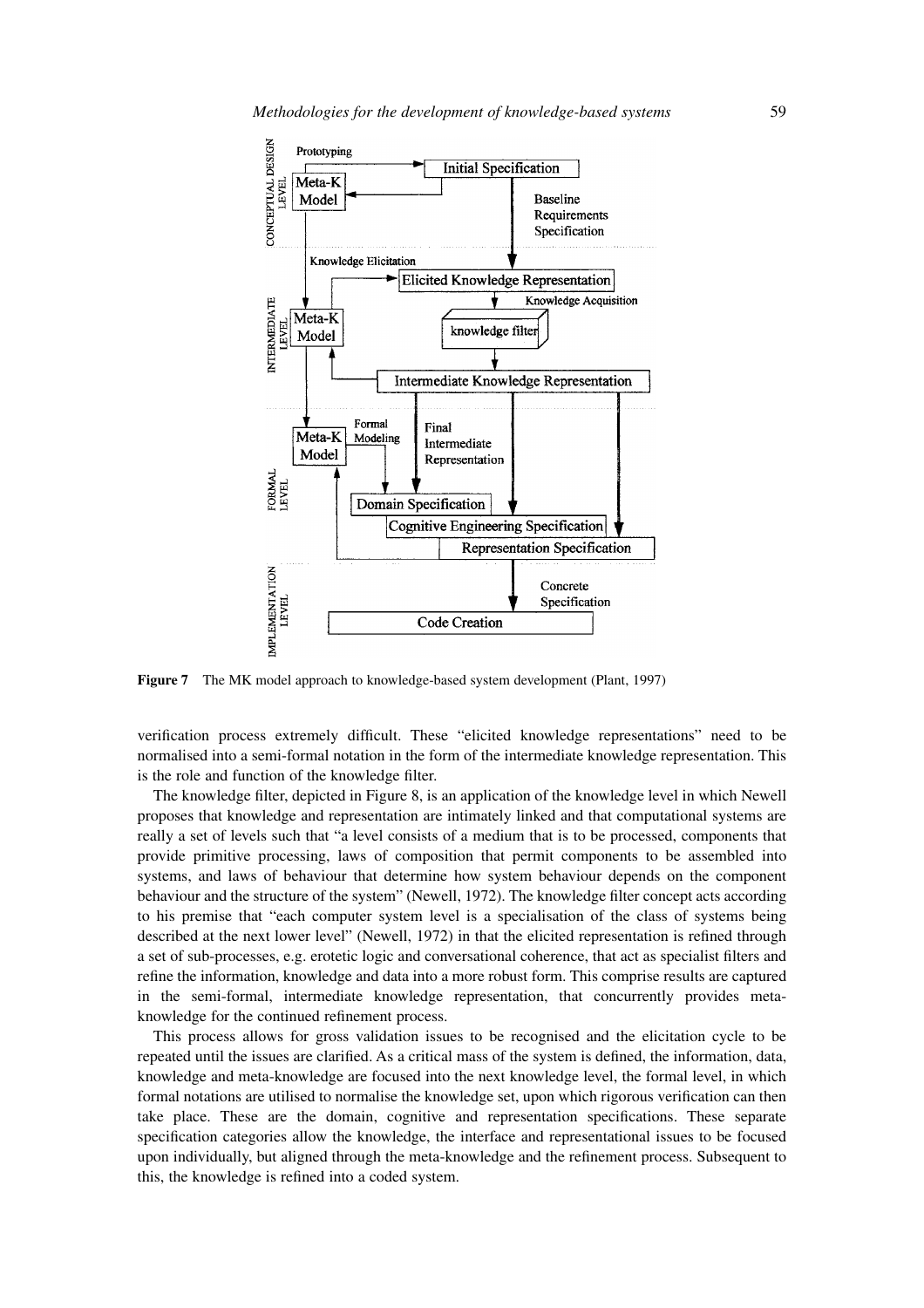

**Figure 8** The intermediate level of development (Plant, 1997)

## *4.3 CommonKADS*

Researchers at the University of Amsterdam working through the ESPRIT initiative defined the KADS methodology (Wielinga *et al.*, 1993a; Wielinga *et al.*, 1993b). Their approach, much like Buchanan's, is an analogy of methodologies used for the development of traditional software with the following six stages: analysis, specification, design, implementation, testing and validation. In KADS, the first of these stages is viewed as the most important – the analysis of the knowledge and the problem-solving methods relevant to a certain domain. Thus it requires as detailed an investigation as possible. The rationale is that analysis is fundamental to all software engineering problems: the earlier problems and errors are detected, the lower the cost of making amendments. KADS identifies five types of knowledge analysis that are designed to help define the problem area: domain analysis, task analysis, analysis of the task environment, analysing the user and analysing the expert. After the domain definition has taken place, the type of analysis changes and the domain knowledge acquired from elicitations, such as think-aloud protocols, can be examined using techniques like the "protocol analytic method" (Wielinga *et al.*, 1993b). On the basis of these analyses a specification of the system can be constructed detailing the constraints on the knowledge representation, inference mechanism, user interface and performance. In the third stage, that of design, the actual tools for knowledge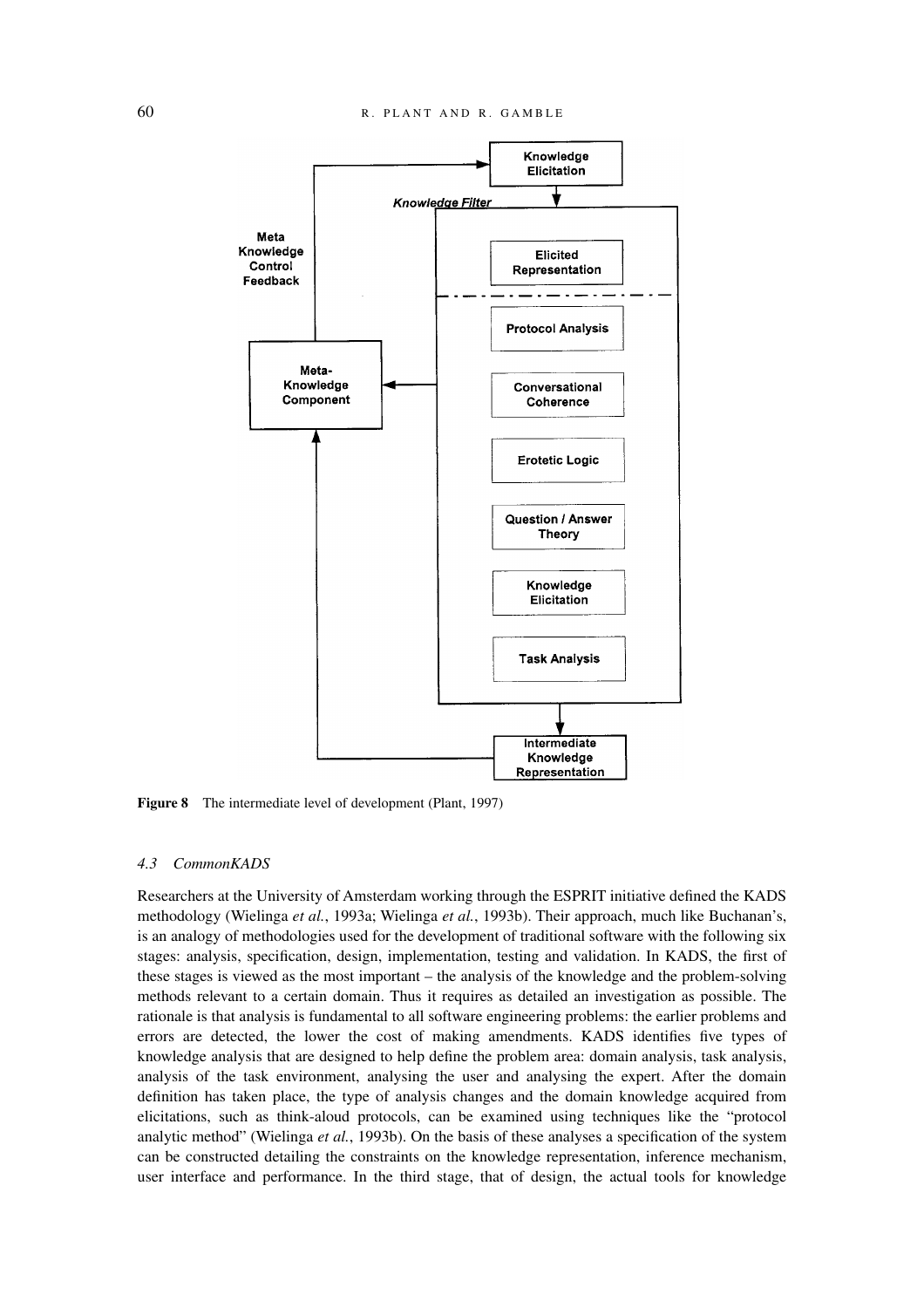representation and inference are chosen or constructed. The fourth and fifth stages are where implementation and testing produce cyclical and incremental development of the knowledge base which can then be validated. Overall, the approach develops an awareness and need for specifications as a rigorous philosophical base.

The original focus of KADS was on the knowledge acquisition aspects. However, this changed as it became apparent that knowledge engineering could not be considered only from the "capture" and "representation" of elicited knowledge, but necessitated a knowledge-level perspective (Newell, 1972) within a multi-viewpoint modelling paradigm. The state of the art in knowledge-based technologies also expanded rapidly from the late 1970s as KBSs increased in sophistication and complexity toward heterogeneous, embedded environments in contrast to earlier stand-alone, diagnostic systems. In order to accomplish the successful creation of this type of KBS, a methodology was needed to allow the developer access to, and control over, many more aspects of embedded design, such as interface issues and total system architectural considerations as well as managerial and planning issues. These issues, as well as problems pertaining to the original KADS development, are considered in detail within a second ESPRIT project (ESPRIT 5248), which led to the creation of KADS-II and ultimately to CommonKADS (Schreiber *et al.*, 1999).<sup>5</sup>

CommonKADS is a methodology to create a series of interconnected models, as illustrated in Figure 9. CommonKADS can be viewed from the same organisational perspective as the MK model discussed earlier in that it recognises the need for a larger organisational perspective to be obtained during the creation of the KBS. This perspective involves going beyond the technical objectives and creating a KBS that impacts the organisation, as well as improves it.

CommonKADS uses six models in Figure 9: organisation, task, agent, communication, expertise, design. Each of these models focuses upon a specific aspect of the problem and architectural environment. The six models serve several purposes. First, they act as a vehicle of communication among the stakeholders of the system, such as the knowledge engineer and the domain expert. This specification function attempts to overcome the long-standing criticism that KBSs cannot be adequately defined. It is similar to the MK model's use of a composite specification scheme. Both



**Figure 9** CommonKADS and the relations between its models (de Hoog *et al.*, 1994a)

<sup>5</sup> http://www.swi.psy.uva.nl/projects/CommonKADS/home.html, http://www.commonkads. uva.nl/frameset-commonkads.html.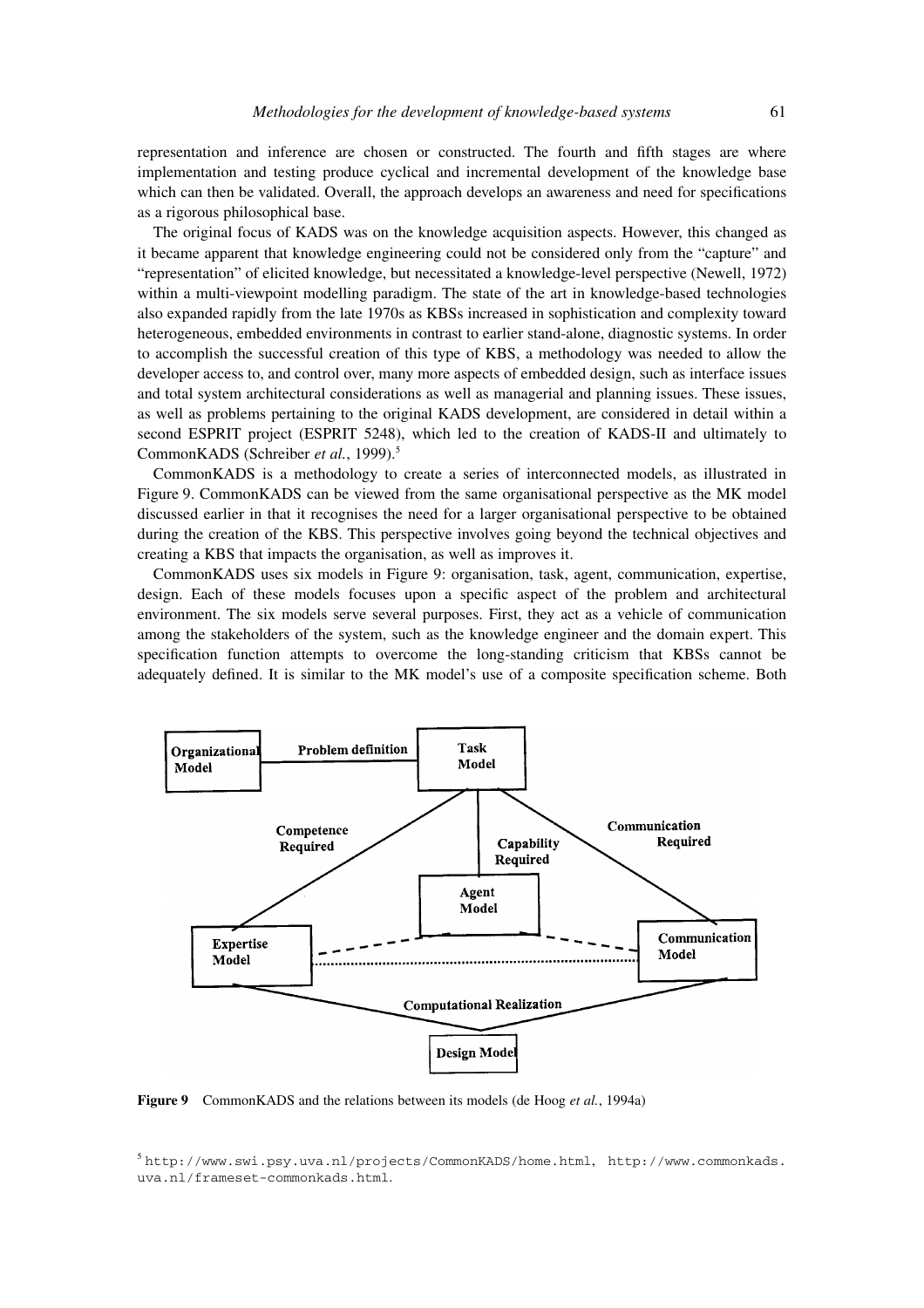CommonKADS and the MK model integrate the KBS specification into an environment where embedding the system is likely. The second purpose of the model is to facilitate risk management in KBS development. Finally, the model enables the creation of a reuse library. We can briefly consider the six models and their relationships.

The *organisation model* sets the context for the knowledge-based activities that the project is concerned with, such as functions, structure, process, power relations and resources (de Hoog *et al.*, 1994b). The objective is to identify and store pertinent data about organisational features. The organisational model template is illustrated in Figure 10, which shows the separate aspects of the model and their interrelationships.

The template is composed of eleven "components" below:

- the organisational context.
- the problem and opportunities of the organisation which need to be addressed,
- the current problem the organisation is working/focused on,
- the solutions identified for the current problem,
- the function component that identifies the functions of the organisation,
- the process component that describes inter-organisational dependencies and how functions are carried out within the organisation.,
- the structure component defines the organisational structure of the company,
- the people and their roles are defined,
- the organisational knowledge at different levels is defined,
- the computing resources of the organisation,
- other resources pertinent to a particular organisation that need to be defined and
- the power of the organisational members.

Creating a template for these components and considering the relationships between them places the problem-solving process in its organisational context.

The *task model* contains the tasks that realise the organisational functions in the form of a task structure, where each task is characterised by its input, output, control, various features, environmental constraints and required capabilities (Duursma *et al.*, 1993). The process by which this template is filled out is known as "task analysis". The task template has eight slots as shown in Figure 11: name, goal, description, performance, control structure, performance time, frequency pattern, and decomposition pattern.

This template is supported by four other entity templates: a feature template, an ingredients template, a capability template and an environment template, in conjunction with relationships that link it with the organisational, expertise, communication, agent and design models.

The task model is utilised to identify the organisation in terms of tasks. However, these need to be defined formally, and this is the role of the agent model. The *agent model* (Waern, 1993a) defines all of the properties of a task, its capabilities and constraints, as well as any reasoning capabilities a task may need or have. Thus the agent model maintains a collection of relevant properties of the agents (user, a KBS or another software system) for different tasks. These properties and interrelationships are shown in Figure 12.

A philosophical foundation upon which CommonKADS is based is that of providing a framework for embedded systems to be created. This type of system requires the specification of its interfaces, which is achieved through the *communication model* (Waern, 1993). In the communication model transactions (transaction plans, ingredients and initiatives) between agents are represented as additional tasks. These are needed to accommodate the assignment of task information needs to a variety of different agents. This model, as illustrated in Figure 13, captures the user models, the communication tasks and the transfer tasks.

The rationale for the communication model is:

The task distribution defines communication tasks in order to achieve the overall goal of the task. The agent model and the expertise model give constraints on those communication tasks as well as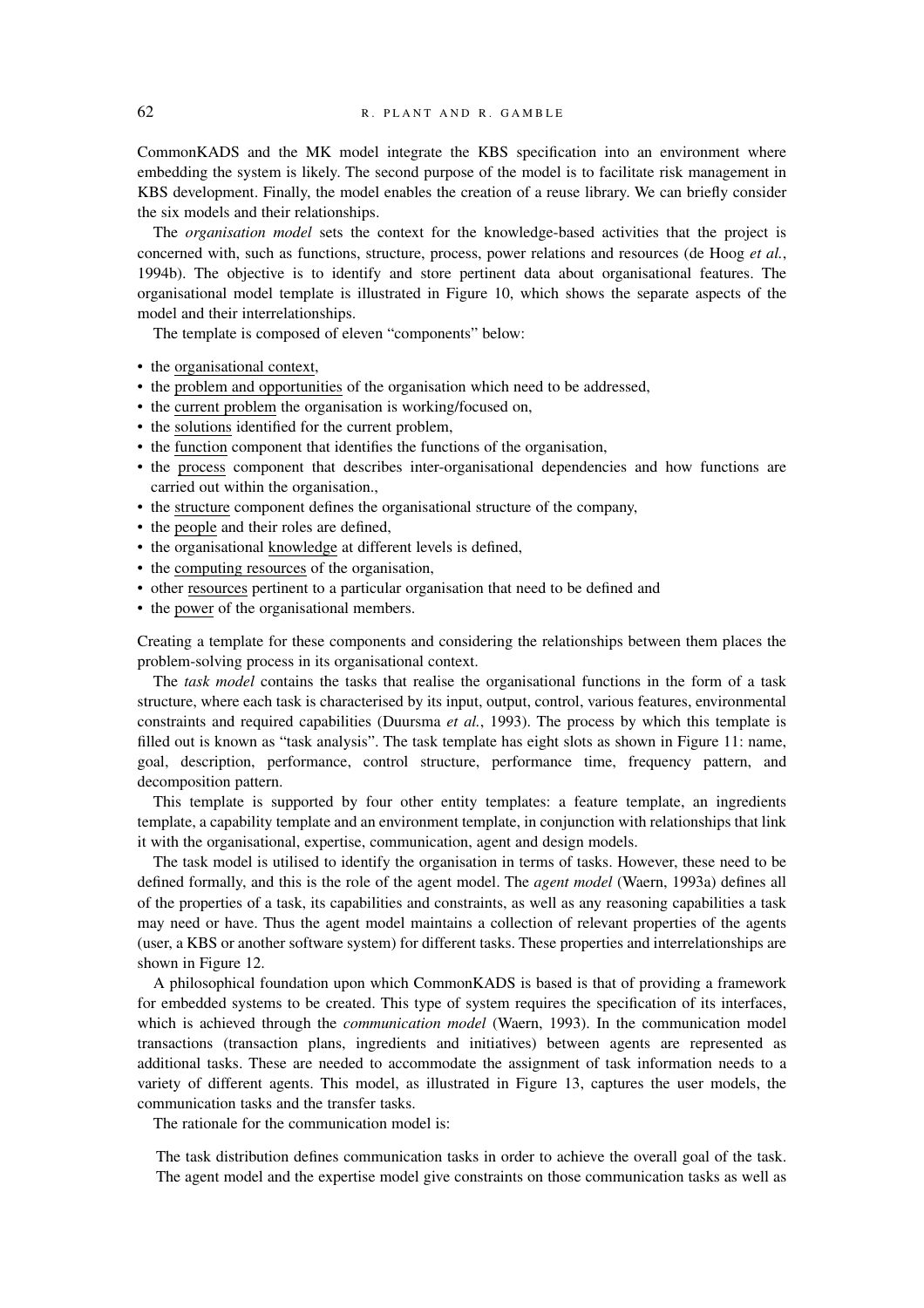

Figure 10 The organisation model template (de Hoog, 1994)

on additional tasks. The communication model provides the concepts and mechanisms for a communication based on the competence of the communicating agents.

## (Waern, 1993)

The fifth model focuses upon the knowledge that is to be incorporated into the system. The creation of an expertise model is a complex task, and a complete description of this process is provided in the extensive CommonKADS literature (Wielinga *et al.*, 1993b). In this model, the knowledge and usespecific structure of an agent relevant to a particular task that is described as domain knowledge, task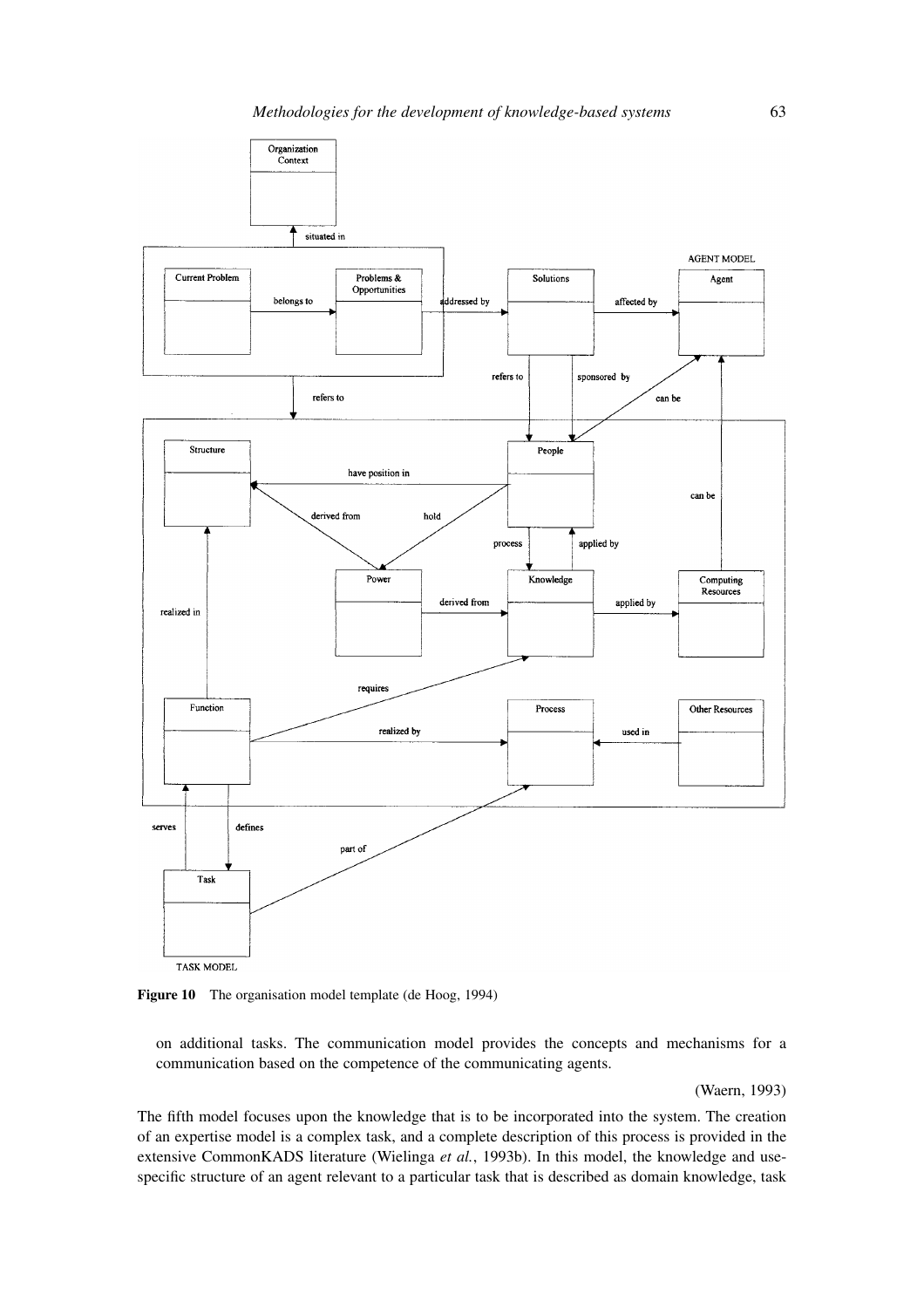

**Figure 11** ER-diagram of the task model of the CommonKADS methodology (Duursma *et al.*, 1993)



**Figure 12** Agent model objects (Waern, 1993a)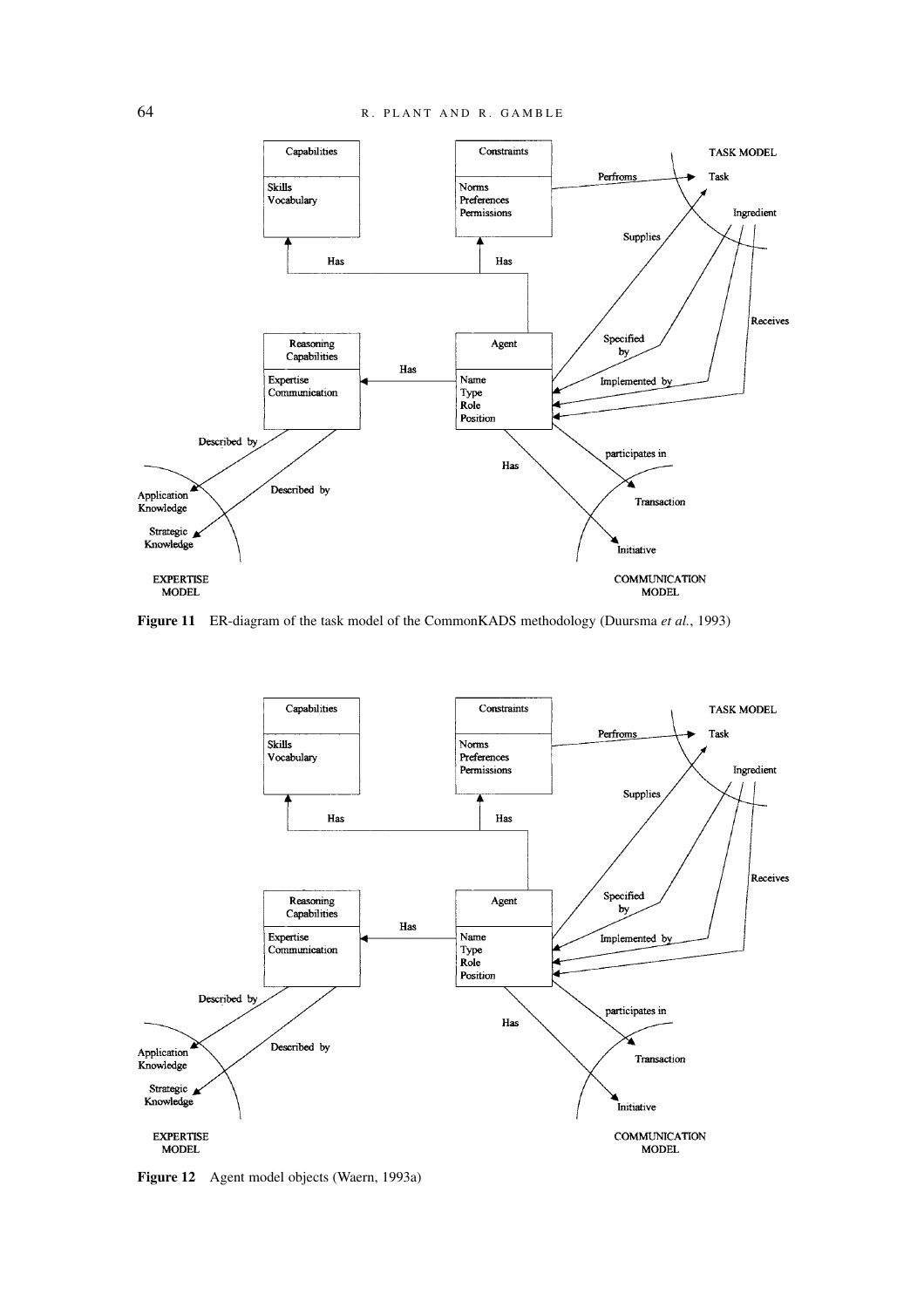

Figure 13 Communication model objects (Waern, 1993)

knowledge and inference knowledge, and various mappings between them. An overview of the model is provided in Figure 14.

The two main, high-level epistemological categories of knowledge, *application knowledge* and *problem-solving knowledge*, are defined in Tables 5 and 6. The application knowledge category is composed of domain, inference and task knowledge, while the problem-solving knowledge is composed of problem-solving methods and strategic knowledge. The aim here is similar to that of the domain specification – a cognitive engineering specification and the representation specifications of the MK model approach to knowledge-base system design. Individual aspects of the expertise are captured in specialised formats that allow validation processes to be performed, prior to unification of the knowledge in the final system.

In the framework of the expertise model, CommonKADS identifies four approaches to constructing the model:

- 1. Data-driven expertise modelling (Wells, 1994), where a model is created through an elicitation, acquisition and formalisation process with little reuse or library facilities utilised. This is, in essence, Buchanan's approach to KBS creation.
- 2. Select-and-modify approach (Orsvarn, 1993), in which a library reuse approach is utilised and stems from the work on KADS-I.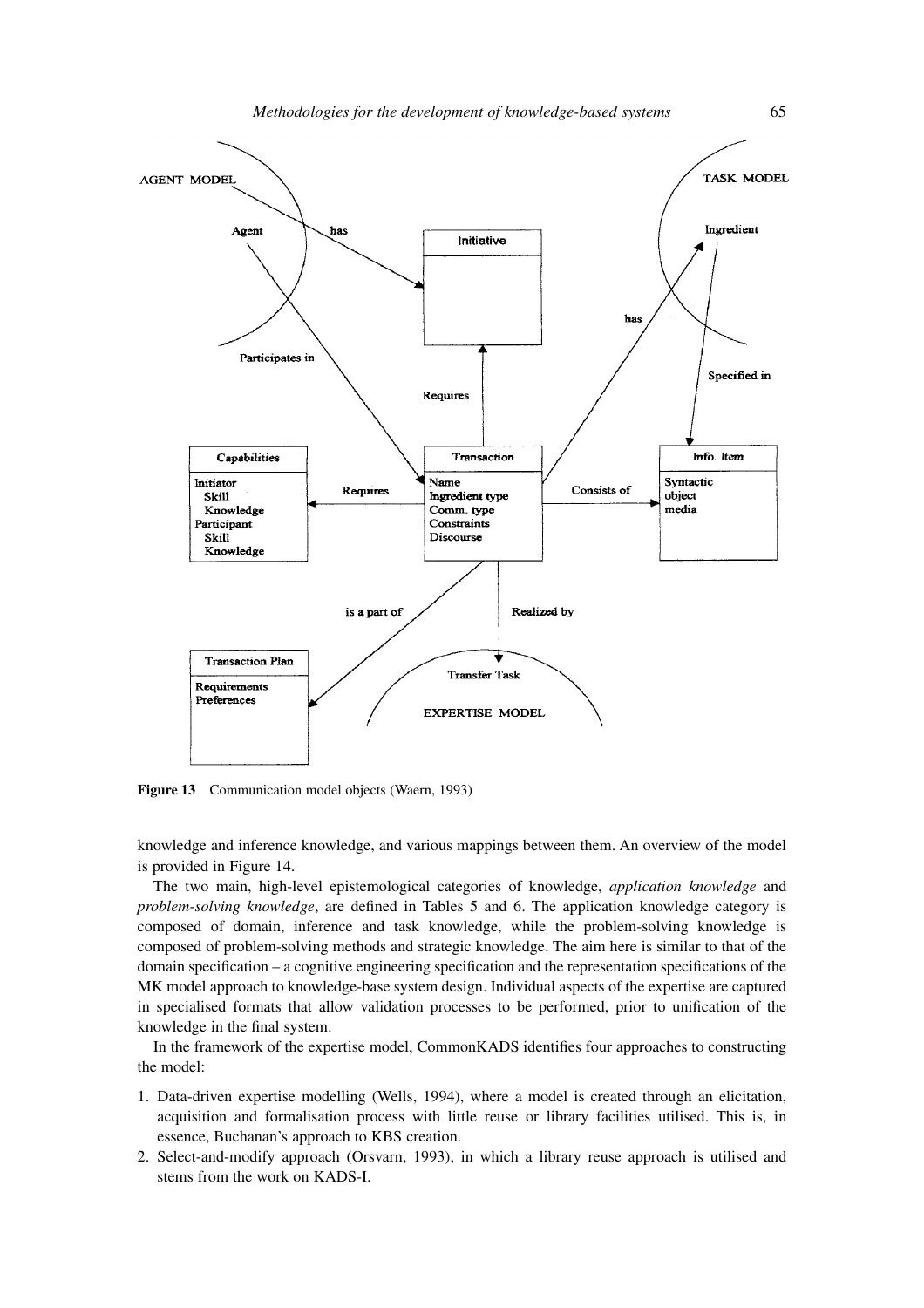**Figure 14** Major components of the expertise model (de Hoog; 1994a; Wielinga *et al.*, 1992)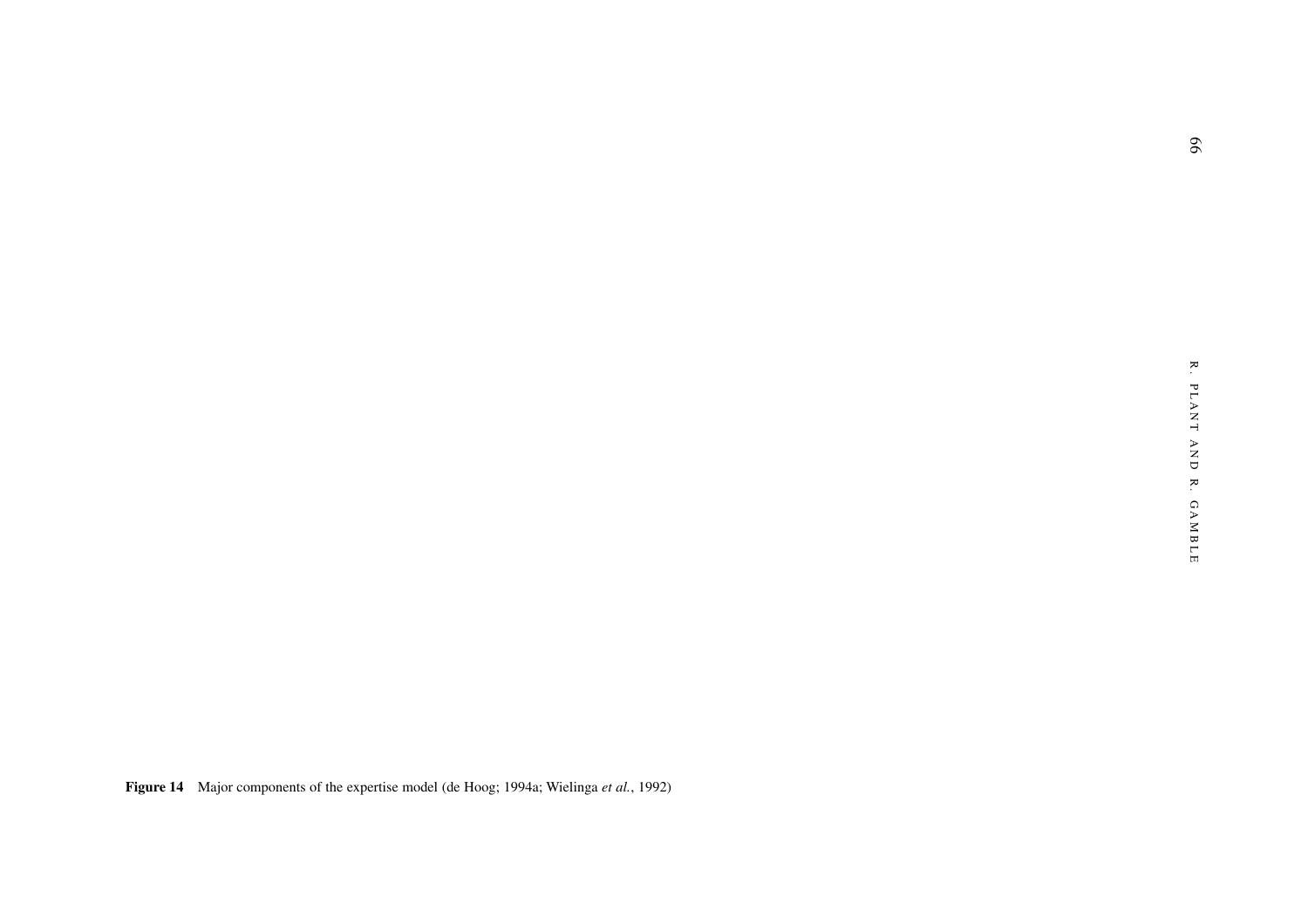| Knowledge type | Definition (de Hoog, 1994a)                                                                                                                                                                                                                                                                                                                                                                                                                                                                                                                                                                                                          |
|----------------|--------------------------------------------------------------------------------------------------------------------------------------------------------------------------------------------------------------------------------------------------------------------------------------------------------------------------------------------------------------------------------------------------------------------------------------------------------------------------------------------------------------------------------------------------------------------------------------------------------------------------------------|
| Domain         | This expresses what is known about the application domain of a task. It refers both<br>to the knowledge about the specific systems that are the subject of problem solving<br>and to the general knowledge about them. This knowledge consists of the domain<br>ontology, which is the way an application sees the world, and a domain model,<br>which captures groups of statements about the domain that can be generated by the<br>domain ontology. Domain knowledge may further be specified with the help of<br>some meta-descriptions, model ontologies and schemata, which specify the type<br>and structure of domain models |
| Task           | Knowledge about a task relates to the goal of the task, as well as to the activities<br>that contribute to the achievement of the goal. The goal and the activity aspects of<br>a task are specified in respectively the task definition and the task body.                                                                                                                                                                                                                                                                                                                                                                          |
| Inference      | This category specifies basic inferences that can be made using the domain<br>knowledge. These can be linked to form inference structures                                                                                                                                                                                                                                                                                                                                                                                                                                                                                            |

Table 5 CommonKADS: application knowledge types

- 3. Compositional modelling from library elements (Schreiber *et al.*, 1994), whereby a set of low-level generic library components are utilised and modified to create the customised model.
- 4. Refinement approaches to knowledge modelling (Akkermans *et al.*, 1994), which are used when no predefined library components are available for the construction of an expertise model in a new domain area. Therefore, the generic components are refined into a form and framework to create a model for the application.

CommonKADS also provides a semi-formal notation for the specification of CommonKADS expertise models, known as the Conceptual Modelling Language (CML). This language has a similar role to that of the formal mathematical modelling notations utilised in the MK methodology. In order to place the sixth and final model in perspective, it is necessary to return to Wielinga's definition of the CommonKADS philosophy:

The development of a KBS is seen as the construction of a set of models of problem-solving behavior, seen in its concrete organization and application context. A KBS is a computational realization associated with these models.

(Wielinga *et al.*, 1992)

| Knowledge type          | Definition (deHoog, 1994a)                                                                                                                                                                                                                                                                                                                                                                                                                                                                                                               |  |  |  |  |
|-------------------------|------------------------------------------------------------------------------------------------------------------------------------------------------------------------------------------------------------------------------------------------------------------------------------------------------------------------------------------------------------------------------------------------------------------------------------------------------------------------------------------------------------------------------------------|--|--|--|--|
| Problem-solving methods | Since the domain of strategic knowledge is problem-solving, the associated domain<br>knowledge consists of various problem-solving methods. These problem-solving<br>methods are dynamic "model construction methods" in the sense that they<br>dynamically generate structures that are comparable to the original KADS-I<br>models (minus the strategic layer). For example, they can generate a task body<br>from a task definition, given certain features about the task environment or<br>structure of available domain knowledge. |  |  |  |  |
| Competence theory       | The competence theory is a theory about the required competence of the<br>application problem-solver. As such it can be seen as meta-domain knowledge.                                                                                                                                                                                                                                                                                                                                                                                   |  |  |  |  |
| Strategic               | The inference and task aspects of problem-solving knowledge together are called<br>strategic knowledge. They can be seen as the operationalisation of rationality<br>principles employed by a problem-solving agent. Currently, there are no predefined<br>components from which one can build the task and inference structures for<br>strategic reasoning.                                                                                                                                                                             |  |  |  |  |

**Table 6** CommonKADS: problem-solving knowledge types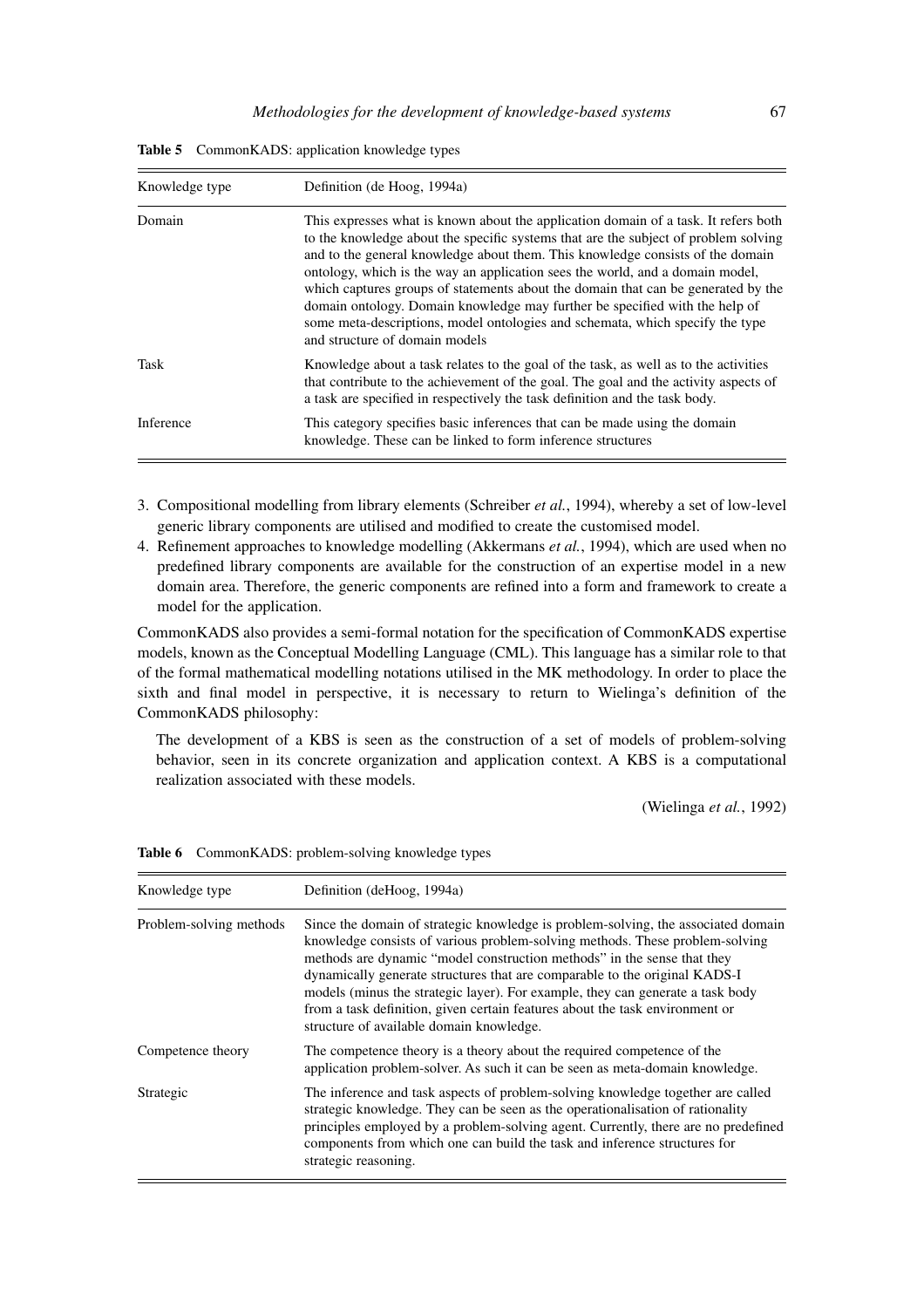

**Figure 15** The top-level decomposition of the design model (Van de Velde *et al.*, 1993)

Hence the *design model* is the realisation of the problem-solving behaviours described in the expertise and communication model in computational and representational terms (Van de Velde *et al.*, 1993). This model is shown in detail in Figure 15, where three functional design areas are indicated: *application design*, *architecture model* and *platform design*.

The *application design* documents the application specification of the application. This is performed at the conceptual level, in which the application specification is created through a High-Level Application Design Language (HADL) that is specific to CommonKADS.

The *architectural mode* details the high-level "computational infrastructure" in which the application design, in the form of the detailed design, will ultimately be implemented. This model covers two types of architecture: the computational architecture and the interface architecture. The *computational architecture specification* is "the abstract machinery that is used to implement the reasoning capabilities of an application. It consists of computational objects and computational methods to describe an architecture within a certain paradigm. The commands specification describes the external interface to the architecture" (Van de Velde *et al.*, 1993). The Interface Architecture Specification is "the abstract machinery that is used to implement the interaction facilities of an application. It consists of interface activities to describe an interface architecture within a certain paradigm. The events specification describes the external interfaces to the architecture" (Van de Velde *et al.*, 1993).

The *platform design* details the target language for hardware and software. The platform design also interacts with the agent and organisational models in specifying the computing resource requests of both the organisation and user environments.

Having created a model set of a given problem domain the second aim of the CommonKADS philosophy is to facilitate both model reuse as well as the representation of models from other design systems and frameworks. These are approached through the CommonKADS expertise modelling library (Breuker & Van de Velde, 1994). This library provides a framework within which developmental expertise can be captured for future use. The process balances the scope and detail of the reused characteristics and the representation framework, so that the model information is as complete as possible yet represented in a wide variety of potential future models. This is a step forward from the intent of the KADS-I library that only stored "skeletal" models or problem-solving techniques (Breuker *et al.*, 1987).

The inherent complexity of KBS creation, through the CommonKADS process model, necessitates the utilisation of a project management component that is "risk-driven" to minimise the developmental failure aspects. This is pursued through a result-oriented, cyclic approach to system management. The basic premise is based upon Boehm's spiral model (1988) of project life cycle management, where the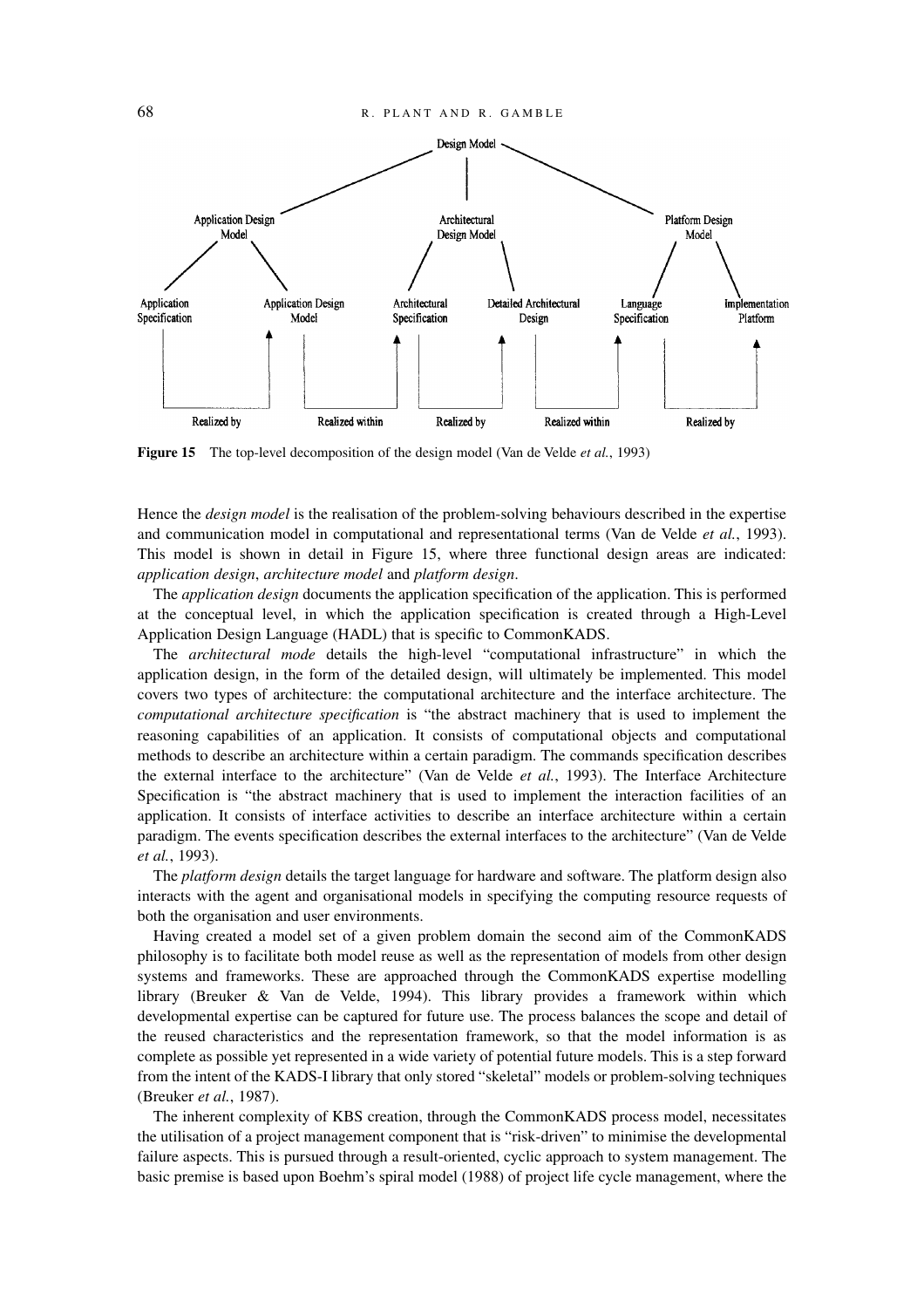spiral has been made cyclic in a style reminiscent of the multi-level feedback cycle utilised in the MK model as the basis of its quality and management developmental principles. Similarly, CommonKADS utilises a review, risk, plan, monitor four-phase project management activity cycle (Wells, 1994).

Research has been performed to extend, transform and validate the KADS conceptual model towards an operational one that is formally defined through Petri nets and executed through simulation modelling (Le Goc *et al.*, 2002). John Kingston and a research group at the AI Applications Institute define several extensions to the KADS methodology, including a framework for cooperative working (Kingston, 1993) and a "Pragmatic KADS" for commercial KBS systems that cannot absorb the traditional large overheads associated with the full KADS version (Kingston, 1992). Moreover, they demonstrate the use of KADS to small applications (Price & Kingston, 1993).

### **5 A comparision of industrial and formal approaches**

The concept of describing a model as "industrial strength" stems from their applicability to large-scale projects that require the production of a manageable, modifiable, stable, verifiable resultant system. The industrial strength systems described in Section 3 have been utilised by corporations, governments and entities that require a system development methodology that fits into a larger structure both from a developmental perspective and from an organisational perspective, for example where a KBS has to be embedded in another system and operate under a military development quality assurance framework and perhaps also a language framework, such as the XD ADA MIL-STD-1750A Emulator Support Option for OpenVMS Systems. The formal approaches were developed explicitly to solve large complex knowledge-based systems implementations and are comprehensive in nature. The complexity of the approaches, the need to perform extra work to map the solution to other standards such as the US MIL-STD-499B, and their utilisation of formal methods, are often initially perceived by organisations as barriers to their adoption. However, the formal models are extremely powerful as they are specifically designed for complex KBSs and with effort they can be incorporated into other standards. The size, intricacies and extent of formal methodologies are inhibitors for their utilisation in small, one-off KBSs or in systems development for inexperienced users who have a short development time window. In such a case, it is probably that the conceptual basis for system development and its subsequent verification criteria can be matched with an industrial strength model to create a successful development environment with known constraints and quality levels.

### **6 Methodology quality assessment**

In Sections 3 and 4, we consider eight methodologies for the development of KBSs. This section uses research in methodology assessment, drawing upon the literature from the validation and verification community (Hilal & Soltan, 1991; Howard *et al.*, 1999; Miller, 1990; Mitev, 1994; Nandhakumar & Avison, 1999; Plant, 1997; Preece, 1995; Wasserman & Freman, 1983).<sup>6</sup> We make an empirical evaluation of the rigour and quality of the systems that may be derived from the discussed approaches. Not all assessment models are applicable for all the methodologies. Thus the comments and results are not exhaustive.

Table 7 uses the seven criteria proposed by Miller in conjunction with the five additional criteria proposed in this paper to give results for the industrial strength and formal model categories. (The models in the knowledge acquisition and early prototyping category are not assessed, as their primary intent is not the whole methodology. Hence it is unfair to judge them against these criteria.) The table acts only as an indicator of the presence of the assessment properties due to the variability inherent in the models' adoption and usage. The values associated with the criteria of assessment are also not meant to be exhaustive and differing degrees of grain size could be used.

Table 7 shows a movement from stage-based methodologies (see Appendix A) with minimal validation and verification, adequate documentation or formal justification towards more rigorous life

 $6$ http://www.csd.abdn.ac.uk/ apreece/Research/vavpage.html.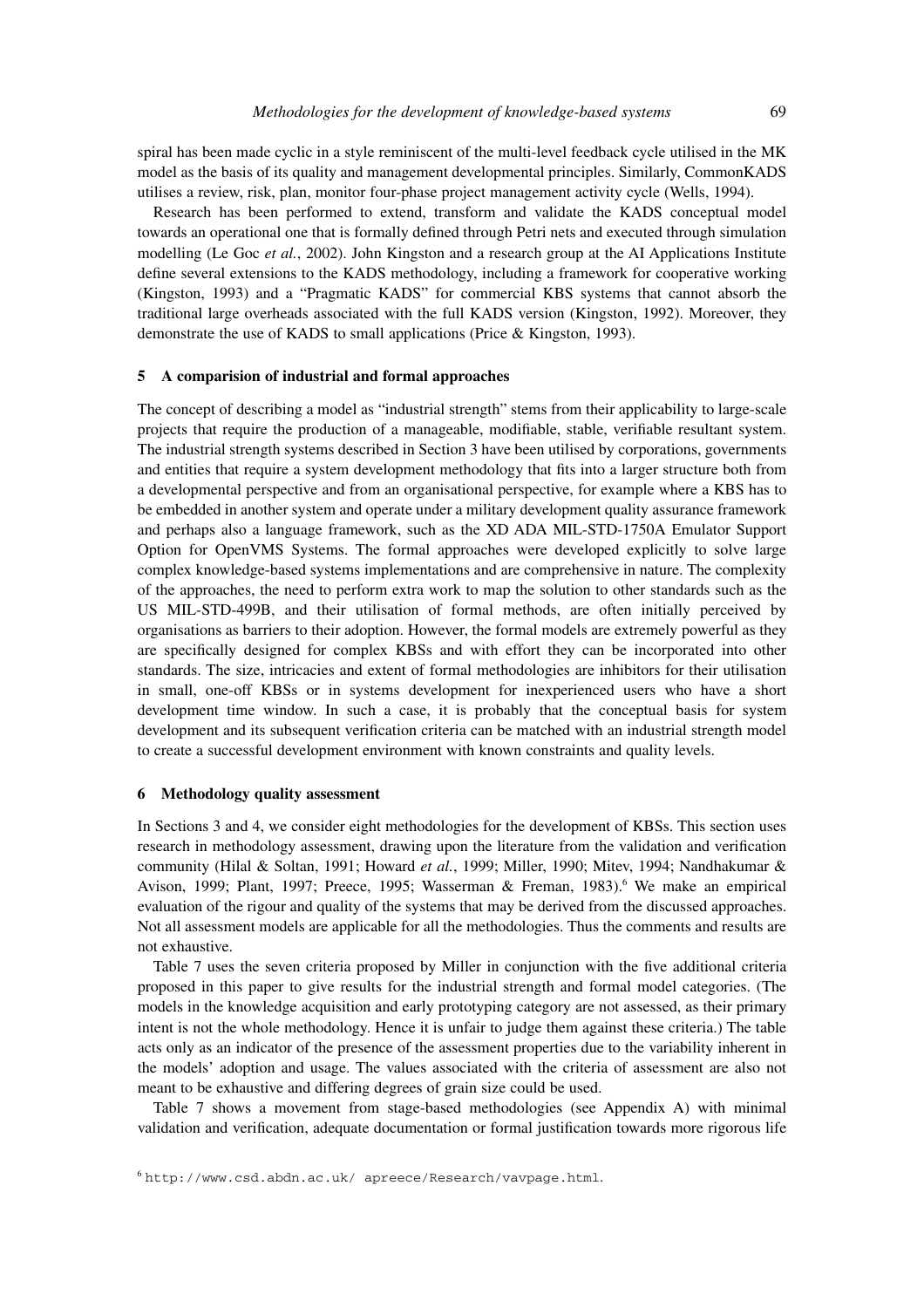|                                                                                                                                                                |          |                   | <b>METHODS AND VALUES</b> |                   |                 |                                       |                 |                   |
|----------------------------------------------------------------------------------------------------------------------------------------------------------------|----------|-------------------|---------------------------|-------------------|-----------------|---------------------------------------|-----------------|-------------------|
| Miller's extended<br>criteria                                                                                                                                  | Weitzel  | Line/OCO Miller   |                           | ANSE              | <b>MOKA</b>     | <b>TBSM</b>                           | МK              | <b>CKADS</b>      |
| 1. Easily handles ill-<br>formed or changing<br>requirements                                                                                                   | Yes      | Yes               | Yes                       | Yes               | Yes             | Yes                                   | Yes             | Yes               |
| 2. Suitable for stable<br>system development                                                                                                                   | Yes      | Yes               | Yes                       | Yes               | Yes             | Yes                                   | Yes             | Yes               |
| 3. Maps well onto<br>military type standards<br>for consistency                                                                                                | Yes      | Yes               | Yes                       | Yes               | N <sub>0</sub>  | No                                    | No              | No                |
| 4. Appropriate for<br>embedded, real-time,<br>data-driven systems as<br>well as stand-alone<br>knowledge-based<br>systems                                      | No       | Yes               | Yes                       | Yes               | Yes             | Yes                                   | Yes             | Yes               |
| 5. Provides for plan<br>reviews and completion<br>audits of requirements,<br>design and implemented<br>systems, with<br>configuration<br>management throughout | No       | Yes               | <b>Yes</b>                | Yes               | <b>Yes</b>      | Yes                                   | Yes             | Yes               |
| 6. Supports minimally<br>competent validation<br>and verification                                                                                              | No       | No                | Yes                       | Yes               | Yes             | Yes                                   | Yes             | Yes               |
| 7. Extends to<br>maintenance activities                                                                                                                        | Minimal  | Minimal           | Yes                       | Yes               | Yes             | Yes                                   | Yes             | Yes               |
| 8. Mathematical<br>techniques are used<br>wherever possible or<br>appropriate                                                                                  | No       | No                | Yes                       | No                | Yes             | Yes                                   | Yes             | Yes               |
| 9. Either a refinement<br>process or a task-based<br>or a stage-based<br>approach is adopted                                                                   | Staged   | Staged            | Transform Staged          |                   |                 | Refinement Task-based Transform Model |                 |                   |
| 10. Each step in the<br>development can be<br>traced back to the<br>previous step and<br>justified                                                             | Informal | Informal          | Yes                       | Yes               | Yes<br>Rigorous | Yes<br>Rigorous                       | Yes<br>Rigorous | Yes<br>Integrated |
| 11. The documentation<br>is adequate/rigorous                                                                                                                  |          | Adequate Adequate | Rigorous                  | Adequate Rigorous |                 | Rigorous                              | Rigorous        | Rigorous          |
| 12. Promotes<br>independent<br>specification of system<br>features /requirements                                                                               | No       | No                | No                        | No                | Yes             | Yes                                   | Yes             | Yes               |

cycle models that either promote transformation principles between rigorous stages or integrate them, such as CommonKADS. An interesting note is the influence of the military standard form of the life cycle, which is prevalent in the AISE, Miller and Weitzel methods. However, the movement towards methods that need to support complex embedded systems has made the strict adherence of this type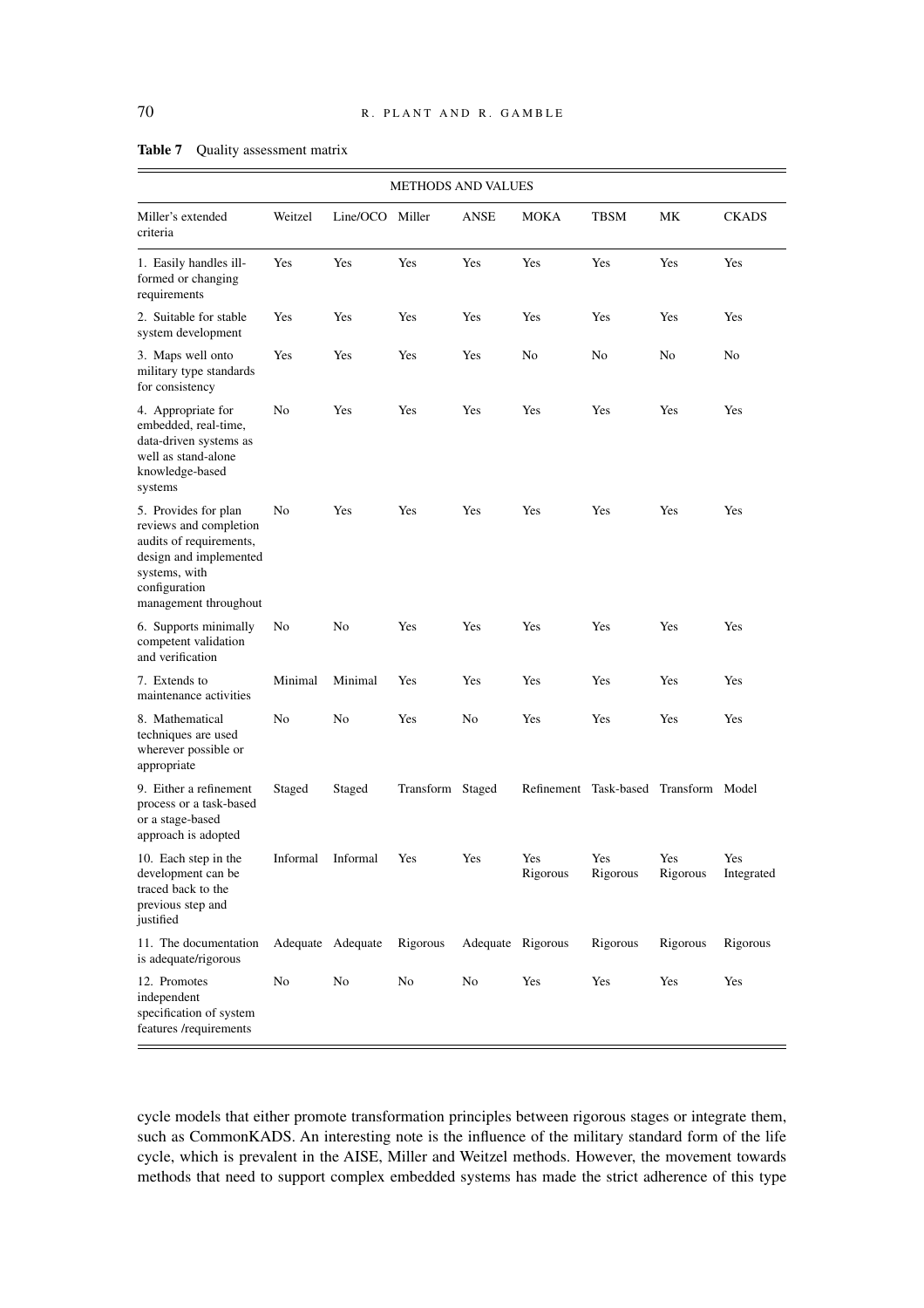Methods and values Phase Buchanan Davis Grover Alexander ADS Weitzel Line Miller IS ANSE MOKA TBSM MK model CKADS**CKADS** Problem Specification 2 2 2 3 2 2 3 3 3 3 3 Conceptual model 2 1 2 3 2 2 3 3 3 3 3 Design model 1 1 2 - 2 2 3 3 3 3 3 3 Implemented system 1 1 2 - 2 - 3 3 3 3 3 3 Verification analyses 1 1 1 - 1 - 1 2 1 2 2 2 Validation analyses 1 1 2 - 2 2 2 2 3

#### **Table 8** TRILLIUM<sub>K</sub> quality assessment matrix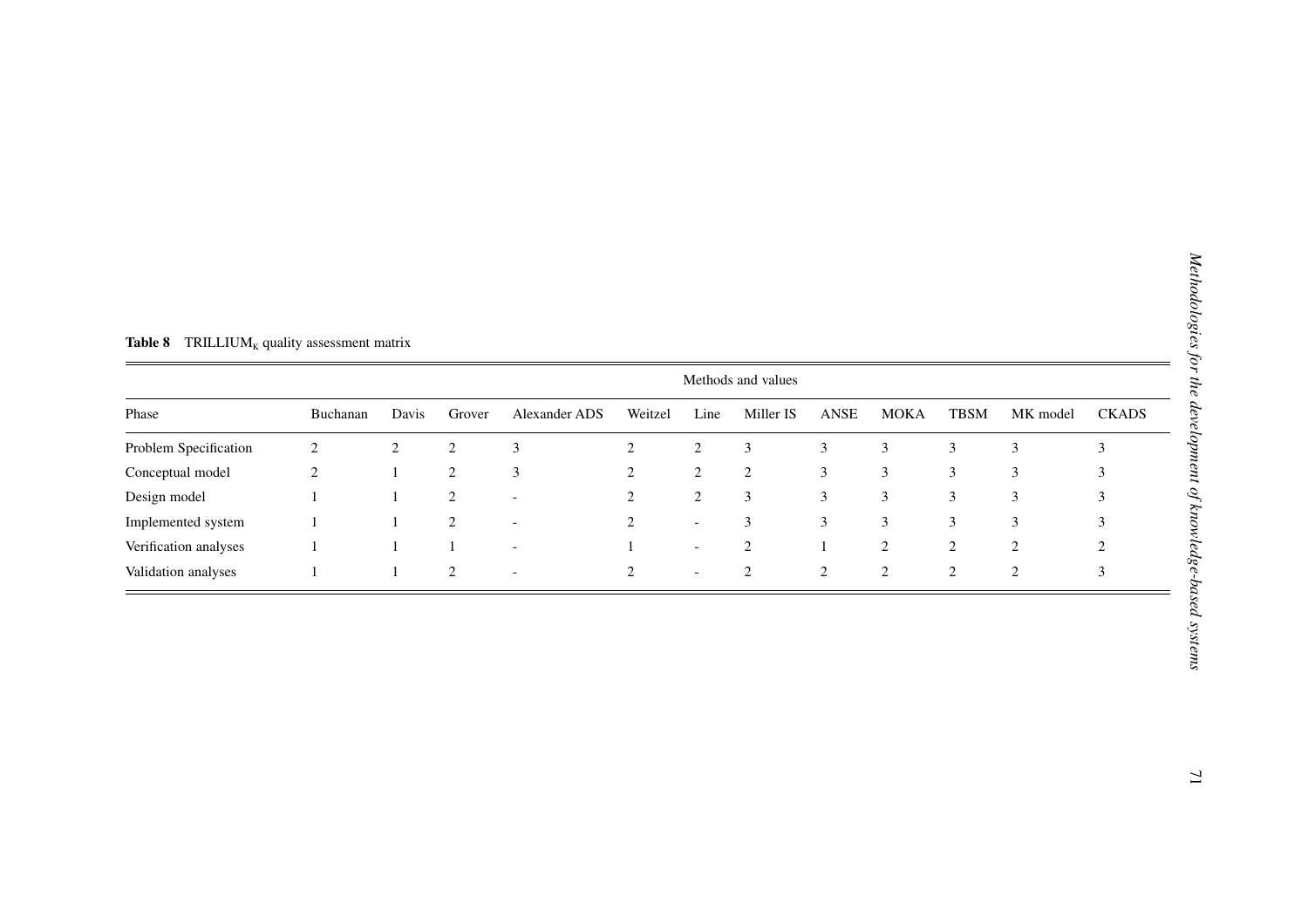of standard difficult and CommonKADS can be viewed as an approach to system creation that would make adherence to a military type standard difficult to adhere to. This is overcome through the enforcement of extensive quality standards in the CommonKADS environment

The result of a comparative evaluation for twelve of the methodologies against the TRILLIUM<sub>K</sub> scale is shown in Table 8, the MEDESS, the ideographic, and POMES are not included as they are prototype, proof of concept models while the ESPRIT 1098 project has been superceded by the KADS initiative. The methodologies progressively become more rigorous in a chronological fashion. They follow the research tradition of building upon earlier results and improving upon the weaknesses of the earlier models. This progression matches the demands placed upon the technology; as KBSs move from the research laboratory towards commercial deployment – at first as stand alone systems, then progressing towards larger environments, and finally becoming another embedded technique in complex systems. The methodologies continue to improve in terms of their validation and verification basis, which in conjunction with the application of formal methods to aspects of their development ensures that future methodologies will be even more rigorous. The TRILLIUM<sub>K</sub> scale is a useful mechanism through which a comparative evaluation of methodologies can be performed.

#### **7 Comments and conclusions**

The survey of KBS life cycle methodologies shows that techniques are maturing but have not yet reached a point at which developers can create systems following a totally rigorous framework based upon solid theoretical principles. This is due in part to the epistemological nature of the problem being modeled and in part to the lack of focused formal mathematical research into knowledge-based design principles. Current research is focused on modelling KBSs through multiple viewpoints, creating an understanding of validation and verification such that they can be used to re-engineer the life cycle models. Research is also ongoing in the use of "problem-solving methods" (Fensel, 1998) through which reasoning components are reused across applications. This area can be seen as benefiting from the current research in the use of formal techniques to model and specify KBSs. This research includes development of software architectural styles that pertain to knowledge-based system structure and behaviour (Gamble *et al.*, 1999). The overall aim of KBS research should enable developers to create robust, rigorous and provably correct systems that can be integrated with other systems such that they become a part of "conventional" software development (Howard *et al.*, 1999; Mitev, 1994). However, it is envisioned that the development of methodologies that facilitate flexible, robust and verifiable systems will continue to be a significant research challenge as the breadth and nature of software technologies continues to diversify, each of which may interface with or embed a knowledge-based component.

#### **Appendix A: Stage-based approaches**

In this section, we describe early approaches to KBS development and lessons learned.

#### *A.1 Buchanan's methodology*

A consequence of these early, experimental systems was a great rush of enthusiasm in industry for KBSs, or "expert systems" as they became known. Yet, even with the advent of shells, such as OPS5 and CLIPS, there was little in the way of methodological leadership until a group of researchers at the 1983 Palo Alto workshop on expert systems devised what is referred to as "Buchanan's methodology" (Buchanan, 1983). This methodology is characterised by the five-stage model shown in Figure A.1.

Buchanan's methodology for developing KBSs is based on the waterfall life cycle as advocated by Royce (1970). It is a useful first contribution to the literature in that it identifies several crucial stages that any system is going to pass through. For example, the aim of the first stage is to identify and characterise the important aspects of developing a system of this type, breaking the problem down into four sub-stages: i) participant identification and roles, ii) resource identification, iii) goal identification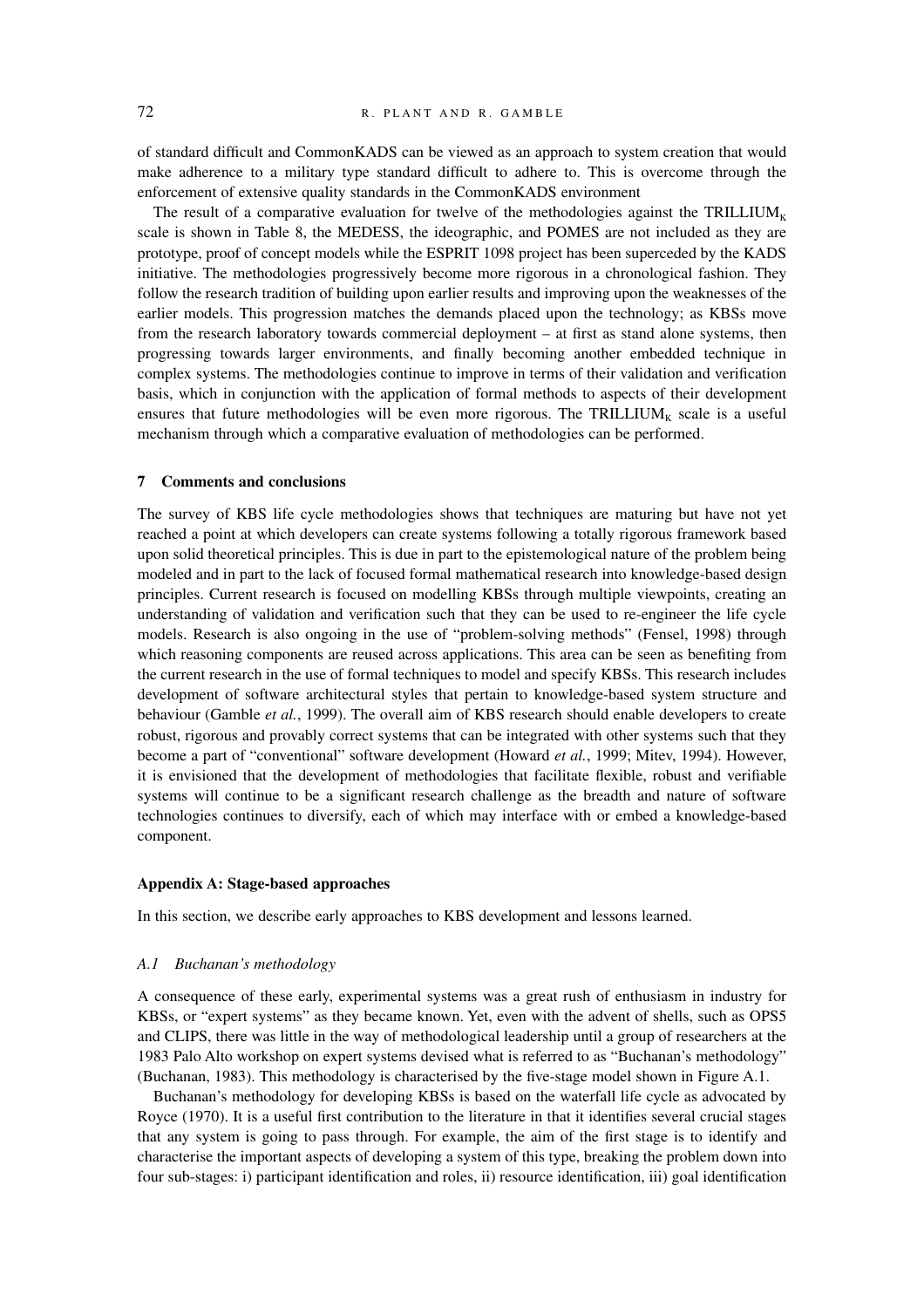

Figure A.1 Buchanan's methodology

and iv) problem identification (Buchanan, 1983). Thus its use identifies and guides the resolution of the significant problems that face knowledge engineers, e.g. the selection of an appropriate knowledge representation formalism. The methodology also identifies opportunities for the development of systems using a prototyping approach.

Unfortunately, Buchanan's methodology raises more questions than it provides answers for. For example, the methodology fails to: i) indicate how knowledge is to be elicited, ii) what techniques are necessary to analyse the elicited knowledge, iii) how that knowledge is to be represented in a suitable form, iv) how to determine which form is, in fact, most suitable, and v) how the knowledge will be prevented from change in semantic meaning over the stages. Additionally, the methodology fails to differentiate between the stages adequately, describing the whole process of developing the system as knowledge acquisition.

If contrasted against either the twelve requirements in Table 1 (henceforth called Miller's *extended* criteria) or the TRILLIUM<sub>K</sub> capability model's criteria for rigour, Buchanan's methodology achieves low scores (see Table 8). This is in part due to the fact that the primary focus of these early methods<sup>7</sup> is the development of the knowledge acquisition component of the life cycle. Thus it is difficult to judge fairly the method as a whole against the quality criteria. However, even with these limitations the methodology provides a worthwhile initial contribution to the literature of KBS development.

## *A.2 Davis and Lenat's nine-point paradigm*

At the same time as Buchanan's method was being developed, Davis and Lenat (1982) presented a general paradigm for KBS development through prototyping. The paradigm is based on the following nine points:

1. *System conception*. In this stage the problem domain is selected in order to undertake a feasibility study of the proposed system. The selection criteria are suitable for symbolic reasoning and a limited vocabulary.

<sup>7</sup> The methodologies attributed to Buchanan (Shortliffe, 1976), Davis & Lenat (1982), Grover (Grover, 1983), and Alexander (Alexander *et al.*, 1986) primarily focus upon the knowledge acquisition component of the lifecycle.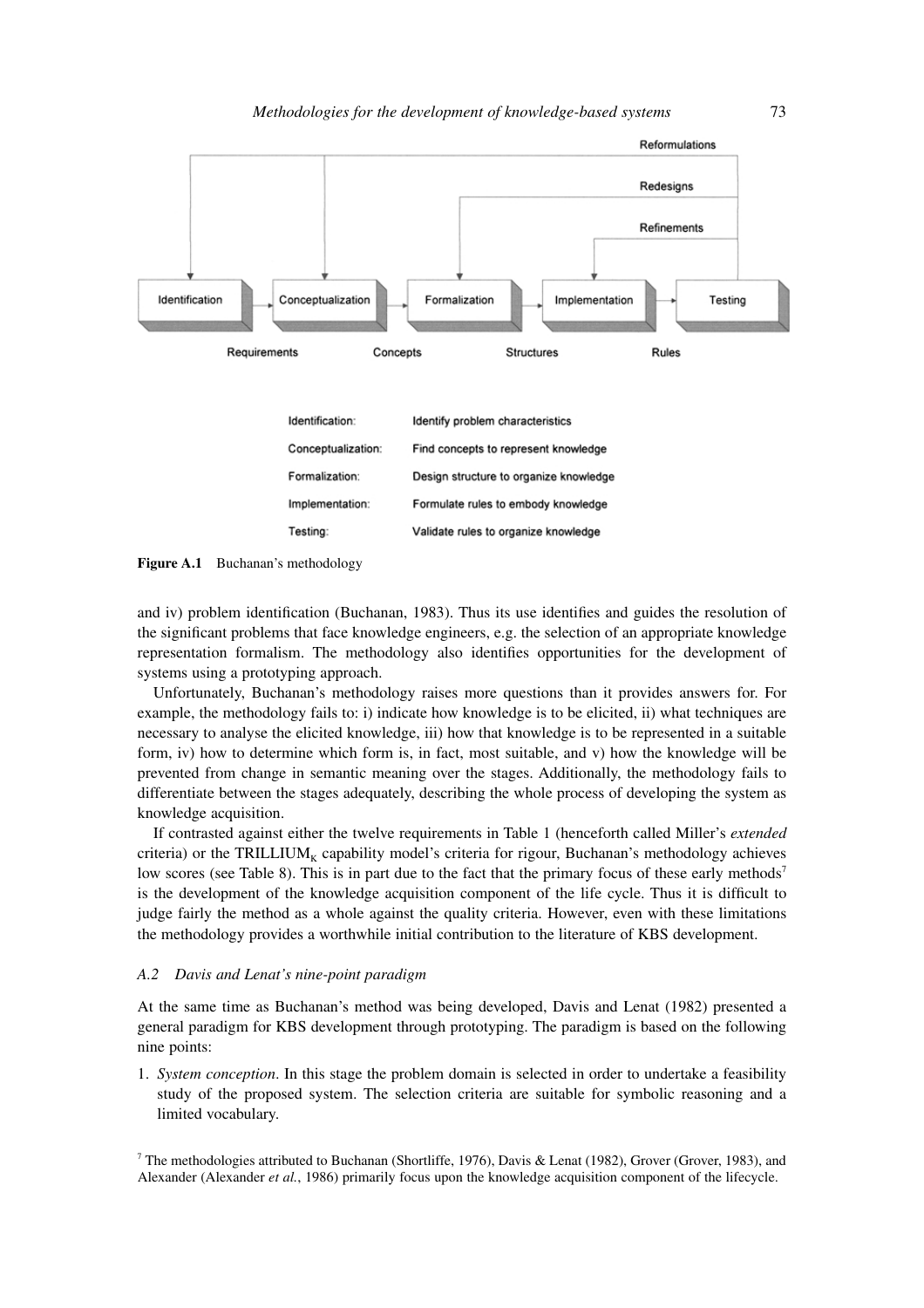- 2. *System design*. A knowledge representation formalism is chosen for the problem along with the control architecture and the specification of the user interface.
- 3. *Knowledge acquisition*. The domain knowledge is extracted from an expert and encoded into the knowledge representation formalism.
- 4. *Prototype construction*. A basic set of elements is encoded into an evolutionary prototype capable of solving a number of typical problems in the domain.
- 5. *Prototype testing*. The domain experts are again utilised to help test the prototype and then expand the system to cover a wider range of problems and increase performance.
- 6. *Formal evaluation*. The performance and acceptance of the system is evaluated within a realistic environment.
- 7. *Extended use and enhancement*. More extensive testing of the system is performed and the system is enhanced where necessary to accommodate the environment.
- 8. *Transfer*. When the system has reached an acceptable level of performance, the system is placed in its actual working environment.
- 9. *Maintenance and documentation*. Since knowledge is often in a continual state of flux, the documentation is probably more important in knowledge-based software than conventional software as maintenance may well be higher.

This methodology differs from Buchanan's in that it is a more forceful proponent of prototyping, the process through which experimental programs are developed to consider options and alternatives within a set of parameters. Prototyping allows the developer to test the feasibility of the proposed system given a minimal amount of time with little resources (Luqi *et al.*, 1998). This is because the systems are developed in a *run–debug–edit* or *construct and test* environment, which allows less than fully developed ideas to be expanded and implemented in a creative manner. The developer must be aware of, and resist, the temptation to perform what Kowalski (1983) describes as "the trial and error approach" to software development. The use of prototyping is not without its place, such as in developing the user interface or experimenting with control architectures. However, the developer should be aware of the problems associated with the validation and verification of KBSs developed through prototyping as well as the difficulty in maintaining the knowledge-based component of such systems.

Like Buchanan's methodology (Buchanan *et al.*, 1983), Davis's approach to system development does provide some useful conceptual guidelines for knowledge engineers but leaves out the executionrelated aspects. The approach has a major flaw in that the representational form and the control architecture are selected prior to the knowledge being extracted from the domain expert. This can lead to a poor selection of a representation formalism, which in turn could fail to allow the system to reach its potential. Further, Davis states that the knowledge representation formalism typically used is that of production rules, without justifying why that representation is preferred.

Overall, both Miller's and the TRILLIUM<sub>K</sub> requirements criteria indicate that a refined version of the methodology would make a satisfactory general approach to the prototype style of development. However, as it stands it contains deficiencies and is ill suited to non-prototype KBS development.

## *A.3 A pragmatic knowledge acquisition methodology*

A *pragmatic knowledge acquisition methodology* was suggested by Grover (1983), based on the assumption that when access to domain experts is limited, the knowledge engineer can still use development time (both with and without the domain expert) efficiently to construct a valid model of the domain. Grover suggests a three-phase methodology that aims towards the production of a *knowledge acquisition document series*. The three phases he advocates are: i) domain definition, ii) fundamental knowledge, and iii) basal knowledge consideration. These phases are shown in Figure A.2. The result of passing through these three phases is a series of documents that allow users, experts and system designers to possess consistent, organised and up-to-date domain knowledge upon which the system can be based. Grover gives details of the documents he expects for each of the phases. This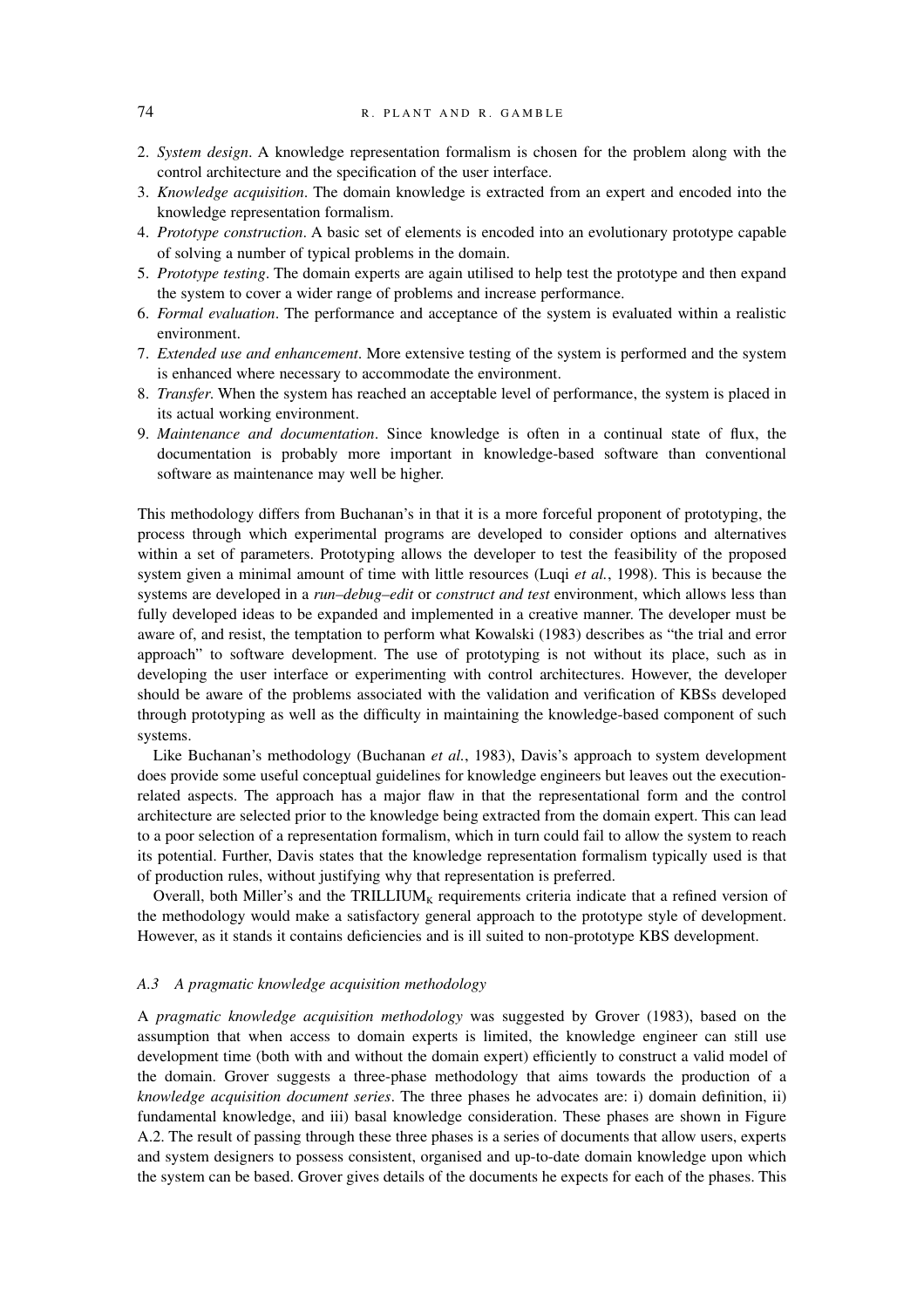

**Figure A.2** Grover's methodology

very much ties in with several of Miller's extended criteria.<sup>8</sup> For example, many of the documents that Grover requires are similar to those required under the military standard 2167(A) for system development. Grover's methodology also facilitates changing requirements, stable system development, maintenance and, to some extent, validation and verification.

Grover's approach does not go into detail on reaching the various aspects of the development. It is useful in identifying three stages in a systems life cycle and suggesting points that need to be achieved in order for the stage to be of use (their basal state). The approach would benefit from further detailed development, especially in the areas of representation selection, acquisition and elicitation. The methodology achieves low scores in both Miller's and the TRILLIUM<sub>K</sub> requirements criteria.

## *A.4 Ontological analysis*

Growing out of the early stage-based methodologies, Alexander proposes a methodology based upon "ontological analysis" (Alexander, 1986), a variant of Newell's "knowledge level" that aims to produce a formal specification of knowledge elements in a task domain (Newell, 1972). Alexander defines ontology as:

A collection of abstract objects, relations and transformations that represent the physical entities necessary to accomplish some task.

(Alexander, 1986)

He states that experience has shown the process of constructing a complex ontology to consist of three steps:

- 1. Analysis of the (static) physical objects and relations.
- 2. Analysis of the (dynamic) operations that can change the task world.

<sup>8</sup> Again it must be noted that Miller's criteria are intended to be for the whole life cycle and Grover's methodology is primarily a knowledge acquisition methodology.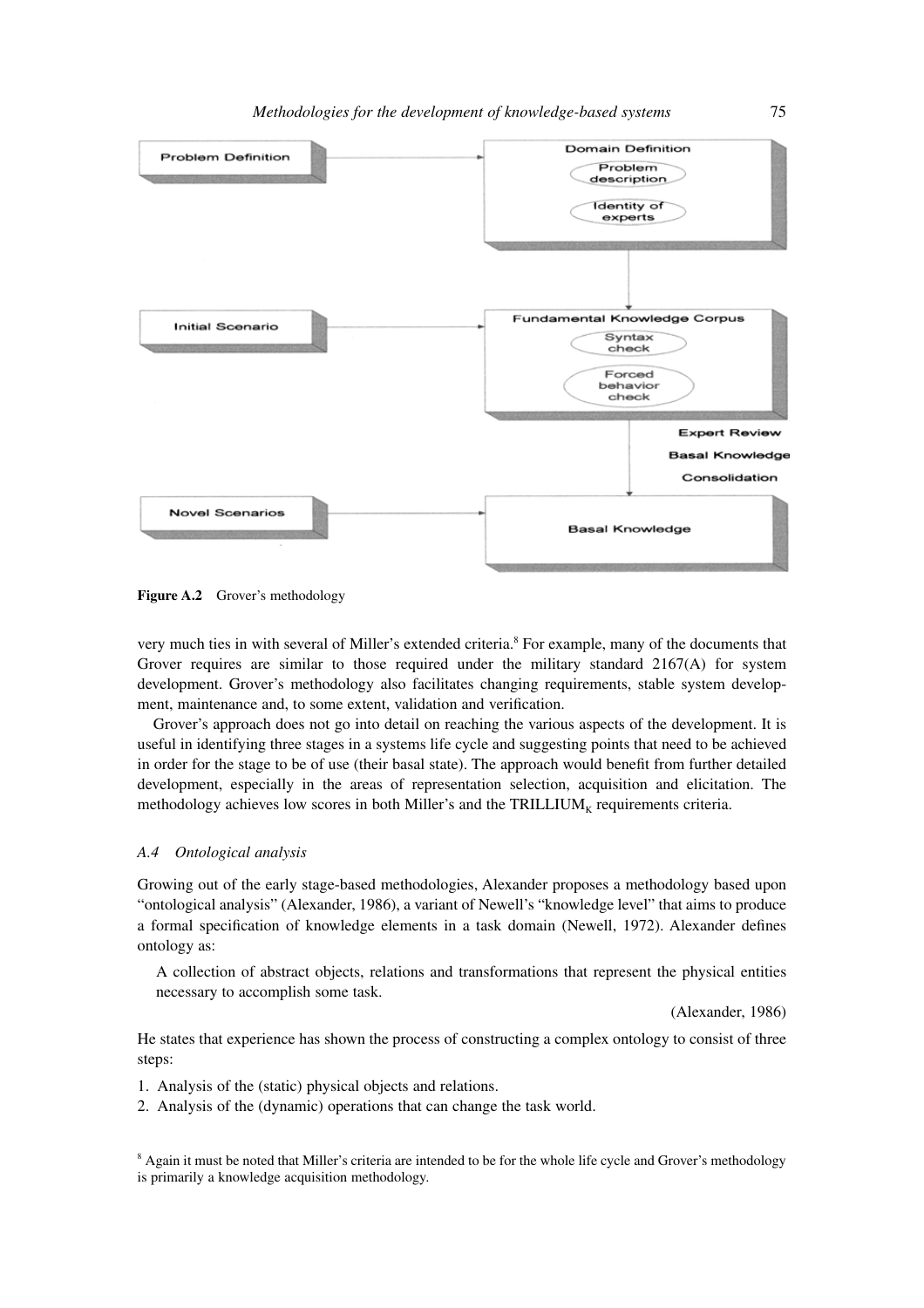3. Analysis of the (epistemic) knowledge structures, the selection and use of these operations.

The research of Alexander indicates that several different formal tools are useful for extracting and defining ontologies. Consequently, a family of languages collectively called SPOONS (SPecification of ONtological Structure) is defined to encompass tools based on domain equations, equational logic and semantic grammars. He states that the

most useful and concise of these languages is SUPESPOONS (SUPErstructure SPOONS), which is based on the domain equations of denotational semantics (Stoy, 1977) and algebraic specification (Guttag, 1977). Because of the rich ontologies found in most knowledge engineering problems, domain equations provide a concise and reasonably abstract characterization of the necessary knowledge structures.

(Alexander, 1986)

The first analysis in building the whole ontology is an analysis at the static ontological level, where the physical objectives in the problem domain and their inherent properties and relations are identified. At this level the analysis performed is quite similar to the entity-relationship model of Chen (1976).

The second analysis, the dynamic ontological analysis, serves two roles: i) it identifies the problem space in terms of configurations of elements (defined in the static ontology) and defines the problem operators that transform the domain of problem states, and ii) it defines which knowledge is unchanged and which knowledge changes as the problem is solved.

The third ontology is the epistemic ontology. While the dynamic ontology defines the operations available to perform a task from a given state, the epistemic ontology defines the knowledge structures that guide the selection and use of these operations. The epistemic ontology contains two types of knowledge structures: one is used to select which operations should be performed and the other controls the actual performance of the operations.

Alexander defines "principles of practice" to aid the application of the ontologies to KBS development. These principles are as follows:

- 1. Begin with the physical entities, assessing their properties and relationships from there.
- 2. The static, dynamic and epistemic ontologies are not strict boundaries use them loosely.
- 3. Clearly establish the distinction between objects and what they are intended to represent.
- 4. Understand and separate intentional and extensional entities.
- 5. Build relative abstractions through the use of generalisation and aggregation.
- 6. Encode rules as simple associations and heuristic steps as mappings between domains.
- 7. Ensure the compositionality of elements.

Alexander's methodology is useful for conceptualising knowledge engineering problems. The methodology is advantageous in that it provides an approach backed with theoretical foundations. However, because the method is intended only to give a formal specification of the domain, there is little consideration for developing the specification towards an implementation. Hence it is difficult to use the approach to derive an implementation for a specified domain. A possible option is to combine this methodology with another one, say Buchanan's, to arrive at a more formal development and higher-quality system.

### *A.5 A line model of development*

A model that utilises the concepts of both stages and continuous refinement is proposed by Hilal and Soltan (1993). The model is based upon the principal of "circumstantial occurrences" termed "COC", which defines special circumstances of a project. This philosophy identifies that no two developments are ever the same due to external factors, such as the nature of work practices at an organisation and changes in individual and organisational learning. Thus a project history forms a continuous line of change, where "each point along the line represents the COC of a project. The closer the points are the more similar they are. Such alignment might allow the classification of project's COCs into classes, where each class might have its best suitable strategy" (Hilal & Soltan, 1993). Hilal uses this concept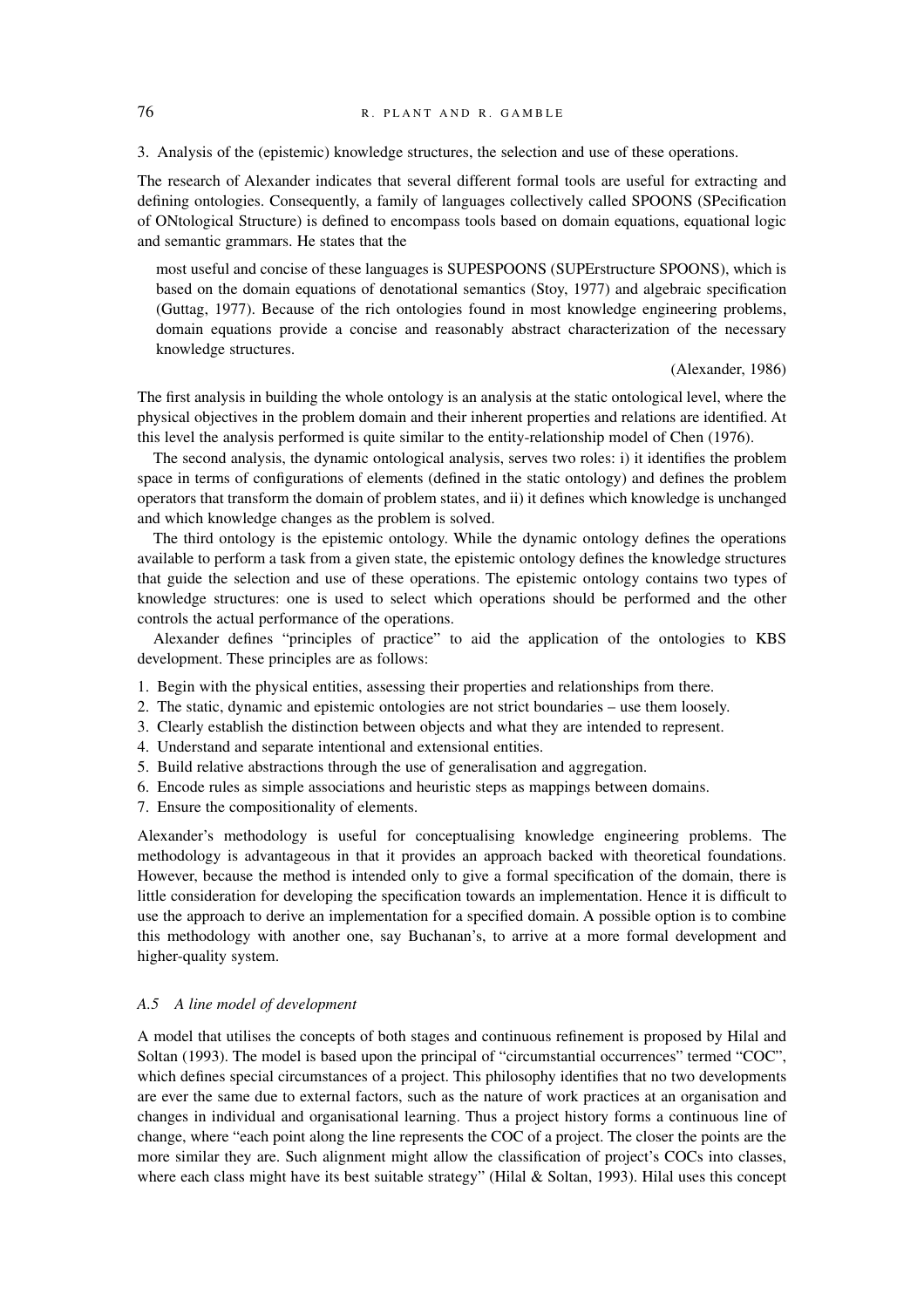

**Figure A.3** The COC model's continuous line of change (Hilal & Soltan, 1993)

to develop a second line that allows mappings from the points on the first line to the strategic change classes or options given a change in the circumstance of the development as depicted in Figure A.3.

The concept that Hilal utilises is to give the knowledge engineer a set of options at each point in the development to improve the "state" of the project "with respect to other possible states" (Hilal & Soltan, 1993) along a spectrum of infinite possibilities. The strength of this model is in its philosophical base; however, as the methodology lacks details regarding development from concept to implementation it would be best to adopt this approach with the pragmatism of a more detailed model.

## *A.6 Other knowledge-based models*

Several other researchers have presented methodologies in various areas that are related to knowledgebased systems, including MEDESS (van Weelderen, 1991), for the design of knowledge-based support systems. This methodology determines that an effective expert support system should be created by understanding the current situation and possible alternatives (similar to Hilal). The design process is considered from three perspectives: the experts', the organisational and the interorganisational. These perspectives are also considered on three levels: a skill-based level, a rule-based level and a knowledge-based level. Four problem-solving drivers are considered: the "what", the "why", the "how" and the "with what", through which the information is elicited and transformed into a model management system (van Weelderen, 1993).

A multi-aspect 'ideographic' model (a knowledge map for knowledge) is primarily related to the knowledge acquisition portion of KBS development (Wainwrite, 2001). The knowledge map can be thought of as a three-dimensional "molecular structure" that describes the characteristics of an entity *E*. The mapping uses a similar approach to vanWeelderen in that it considers the following: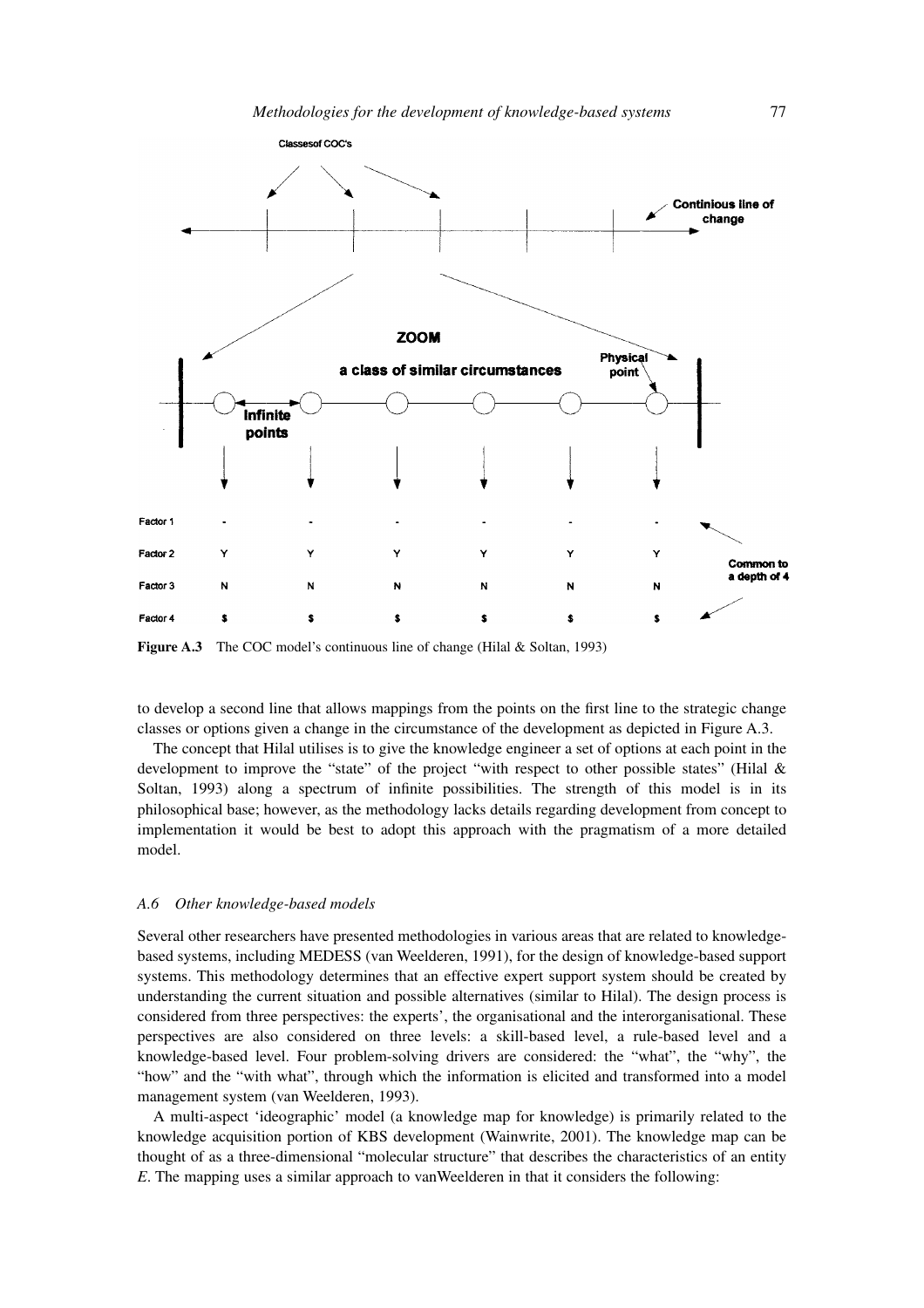- 1. "why E" experiences,
- 2. "what does it feel like to be E" classifications,
- 3. the distinctive characteristics "which make E what it is",
- 4. "how E" fits together, and
- 5. events "when E does something".

Wainwrite's methodology examines internal and external interdependencies, develops a taxonomic approach to knowledge types, uses time-structuring associations and considers the explanatory issues associated with knowledge use.

The research literature also includes the results of two early research-council-funded projects.

- a "People Oriented Methodology for Expert Systems" (POMES) that was the result of the British government's Alvey AI initiative of the 1980s (Daiper, 1987; 1988) and
- an early ESPRIT project (1098), "Methodology for IKBS systems" (Hayward, 1987), which developed a methodology very similar to the stage-based model of Buchanan.

## **References**

- Akkermans, JM, Schreiber, AT and Wielinga, BJ, 1994, "Steps in constructing problem solving methods" *Proceedings of the 8th Banff Knowledge Acquisition for KBS Workshop, Volume 2: Shareable and Reusable Problem Solving Methods* 29-1-29-21.
- Alexander, JH, Freiling, MJ, Shulman, SJ, Staley, JL, Rehfuss, S and Messick, SL, 1986, "Knowledge level engineering: ontological analysis" *AAAI 5* 963–968.
- ANSI, 1992, *Life Cycle Development of Knowledge-Based Systems Using DoD-Std 2167A* ANSI/AIAA G-031–1992.
- Antoniou, G and Sperschneider, V, 1994, "On the verification of modular knowledge bases" *EUROVAV '93: Proceedings of the European Symposium on the Validation and Verification of Knowledge-Based Systems* 117–129.
- Antoniou, G and Plant, R, 1997, *AAAI Workshop Notes on Validation and Verification, Fifteenth National Conference on AI*.
- Ayel, M and Rousset, M-C, 1995, *EUROVAV-95: European Symposium on the Validation of KBS*.
- Becker, LA, Green. PF and Bhatnagar, J, 1989, "Evidence flow graph methods for validation and verification of expert systems" Nasa Contractor Report 181810, Langley Research Center, VA.
- Boehm, B, 1988, "A spiral model of software development and enhancement" *IEEE Computer* **21**(5) 61–72.
- Boehm, B and Hansen, W, 2001, "The Spiral Model as a Tool for Evolutionary Acquisition," Cross Talk, May 2001.
- Booch, G, Jacobson, I, Rumbaugh, J, 1998, *The Unified Modeling Language User Guide* Addison-Wesley.
- Breuker, J and Van de Velde, W (eds), 1994, *Expertise Model Document Part II: The CommonKADS Library* ESPRIT Project P5248 KADS-II/I/VUB/TR/054/3.0.
- Breuker, JA, Wielinga, BJ, Van Someren, M, de Hoog, R, Schriber. AT, de Greef, P, Bredweg., B, Wielmaker, J, Billault, JP, Davoodo, M and Hayward, SA, 1987, *Model Driven Knowledge Acquisition: Interpretation Models* ESPRIT Project P1098 Deliverable D1 (task A1), University of Amsterdam and STL Ltd.
- Buchanan, BG, Barstow, D, Bechtal, R, Bennett. J, Clancy, C, Kulikowski. C, Mitchell. T and Waterman, 1983, "Constructing an expert system" in F Hayes-Roth, DA Waterman and DG Lenart (eds) *Building Expert Systems* Addison-Wesley.
- Cardenosa, J, 1994, *EUROVAV '93: Proceedings of the European Symposium on the Validation and Verification of Knowledge-Based Systems*.
- Carpenter, CL and Murine, GE, 1984, "Measuring software product quality" *Quality Progress* May 1984 Vol 7(5), pp. 16–20.
- Chen, P, 1976, "The entity relationship model towards a unified view of data", *ACM Trans. Database Systems* **1**(1) 9–36.
- Cheng, B and Jamieson, R, 1996, "A software engineering view on expert systems quality & evaluation criteria" *Workshop Notes, Verification, Validation and refinement of Knowledge-based Systems, at the Pacific Rim International Conference on Artificial Intelligence, Cairnes, Australia* 17–26.
- Coenen, FP, Bench-Capon, T, Boswell, R, Dibie-Barthelemy, J, Eaglestone, B, Gerrits, R, Gregoire, E, Ligeza, A Laita, L, Owoc, M, Sellini, F, Spreeuwenberg, S, Vanthienen, J, Vermesan, A and Wiratunga, N (2000). "Validation and verification of knowledge-based systems: report on EUROVAV99" *Knowledge Engineering Review* **5**(2) 187–196.
- CSC, 1989a, "Expert system development methodology reference manual" Computer Sciences Corporation, System Sciences Division, Report CSC/TM-88/6148.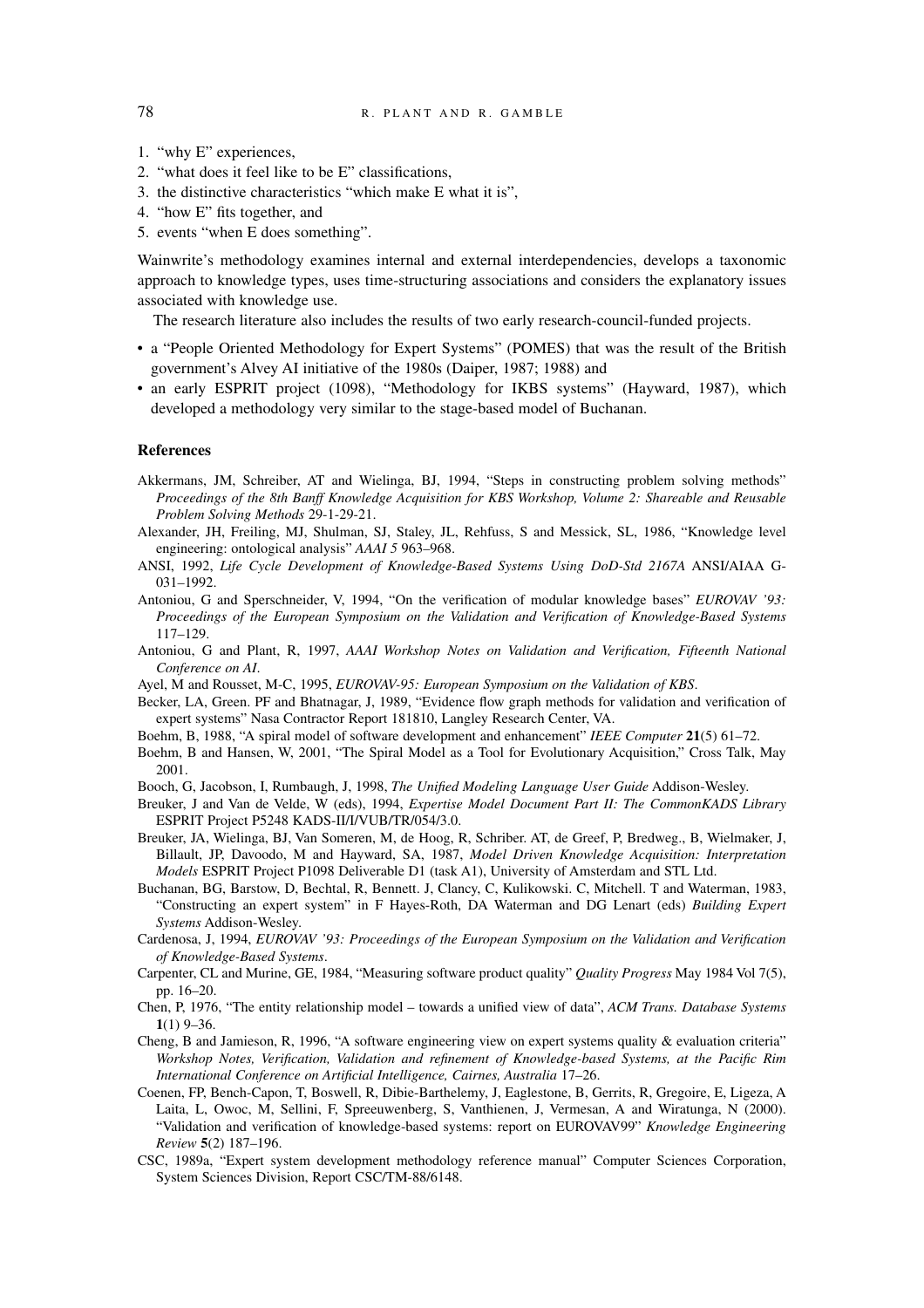- CSC, 1989b, "Expert system development methodology standard" Computer Sciences Corporation, System Sciences Division, Report CSC/TM-88/6147.
- CSC, 1989c, "Expert system development methodology user guide" Computer Sciences Corporation, System Sciences Division, Report CSC/TM-88/6146.
- Culbert, C, 1990, *AAAI-90 Workshop Notes on Knowledge-Based Systems Verification Validation and Testing*.
- Davis, R and Lenat, D, 1982, *Knowledge-Based Systems in AI* McGraw-Hill.
- de Hoog, R, Martil, R, Wielinga, Taylor, R, Bright, C and van de Velde, W, 1994a, *The Common KADS Model Set*, ESPRIT Project P5248 KADS-II/DM1.1b/UvA/018/6.0/FINAL.
- de Hoog, R, Benus, B, Metselaar, C, Vogler, A and Menezes, W, 1994, *Organisational Model: Model Definition Document* ESPRIT Project P5248 KADS-II/M6/UvA/041/3.0/June 1994b.
- Diaper, D, 1987, "POMESS: a people orientated methodology for expert system specification" *Proceedings of the First European Workshop on Knowledge Acquisition for Knowledge-Based Systems* pp. D4.1–14.
- Duursma, C, Olsson, O and Sundin, U, 1993, *Task Model definition and Task Analysis Process*, ESPRIT Project P5248 KADS-II/M5/VUB/RR/004/2.0.
- Fikes, R, Farquhar, A, Rice, J, 1997, "Tools for assembling modular ontologies in ontolingua" *Knowledge Systems Laboratory* April 1997 Technical report KSL-97-03.
- Gaines, BR, Shaw, MLG and Linster, M, 1992, "Managing quality assurance in integrated knowledge acquisition and performance systems" *AAAI-Workshop Notes, Verification and Validation of Expert Systems* San Jose, CA, 16 July, 1992.
- Gaines, BR, 1996, "Fundamentals of validation" *AAAI-96 Workshop Notes on Verification and Verification of Knowledge-Based Systems* 1–6.
- Gamble, R and Landauer, C, 1995, *Workshop Notes, Verification and Validation of Knowledge-Based Systems, Fourteenth IJCAI*.
- Gamble, RF, Stiger, PR and Plant, RT, 1999, "Rule-based system formalized within a software architectural style" *Knowledge Based System Journal* **12**(1) 13–26.
- Genesereth, M, 1991 "Knowledge interchange format: principles of knowledge representation and reasoning" *Proceedings of the Second International Conference (on what)* 599–600.
- Ghezzi, C, Jazayeri, M and Mandrioli, D, 1991, *Fundamentals of Software Engineering* Prentice Hall.
- Grover, MD, 1983, "A pragmatic knowledge acquisition methodology" *IJCAI 8* 436–438.
- Guttag, JV, 1977, "Algebraic data types and the development of data structures" *CACM* **20**(6) 396–404.
- Hilal, DK and Soltan, H, 1991, "A suggested descriptive framework for the comparison of knowledge-based systems methodologies" *Expert Systems* **8**(2) 107–114.
- Hilal, DK and Soltan, H, 1993, "Towards a comprehensive methodology for KBS Development" *Expert Systems* **10**(2) 75–91.
- Hayward, S, 1987, "Methodology for IKBS system" Research Report: User Centred Systems, STC Technology Ltd, Harlow, Essex, Great Britain.
- Howard, GS, Bodnovich, T, Janiciki, T, Liegle, J, Klein, S, Albert, P and Cannon, D, 1999, "The efficacy of matching information systems development methodologies with application characteristics – an empirical study" *The Journal of Systems and Software* **45** 177–195.
- Humphrey, W, 1989, *Managing the Software Process* Addison-Wesley.
- Ibrahim L, Deloney R, Gantzer D, LaBruyere L, Laws B, Malpass P, Marciniak J, Reed N, Ridgeway R, Scott, A and Sheard S, 1997, *The Federal Aviation Administration Integrated Capability Maturity Models, Version 1.0, An Integrated Capability Maturity Model for the Acquisition of Software Intensive Systems* The Federal Aviation Administration, Washington, DC.
- Jacobson, I, Booch, G and Rumbaugh, J, 1999, *The Unified Software Development Process* Addison-Wesley.
- Johnson, SC, 1988, "Validation of highly reliable real-time knowledge-based systems" *SOAR 88 Workshop on Automation and Robotics* Dayton, Ohio, July 20–23, 1988 pp. 16–22.
- Jones, CB, 1980, *Software Development A Rigorous Approach* Prentice Hall.
- Kingston, J, 1992, "Pragmatic KADS: a methodological approach to a small knowledge-based systems project" *International Journal of Knowledge Engineering* **9**(4) 171–180.
- Kingston, J, 1993, "KBS methodology as a framework for co-operative working" Artificial Intelligence Applications Instute, University of Edinburgh, AIAI-TR-130.
- Kowalski, RA, 1983, "Logic for expert systems" *Expert Systems 83: Proceedings of BCS SGES Conference* 133–145.
- Le Goc, K, Frydman, C and Torres, L, 2002, "Verification and validation of the SACHEM conceptual model" *International Journal of Human-Computer Studies* **56**(2) 199–223.
- Lenat, DB, 1995, "Cyc: a large-scale investment in knowledge infrastructure" *Communications of the ACM 38* 11 30–49.
- Lindsay, R, Buchanan, BG, Feigenbaum, EA and Lederberg, J, 1980, *DENDRAL* McGraw-Hill.
- Livson, BU, 1988, "A practical approach to software quality assurance Livson" *ACM SIGSOFT Software Engineering Notes* **13**(3) 45–48.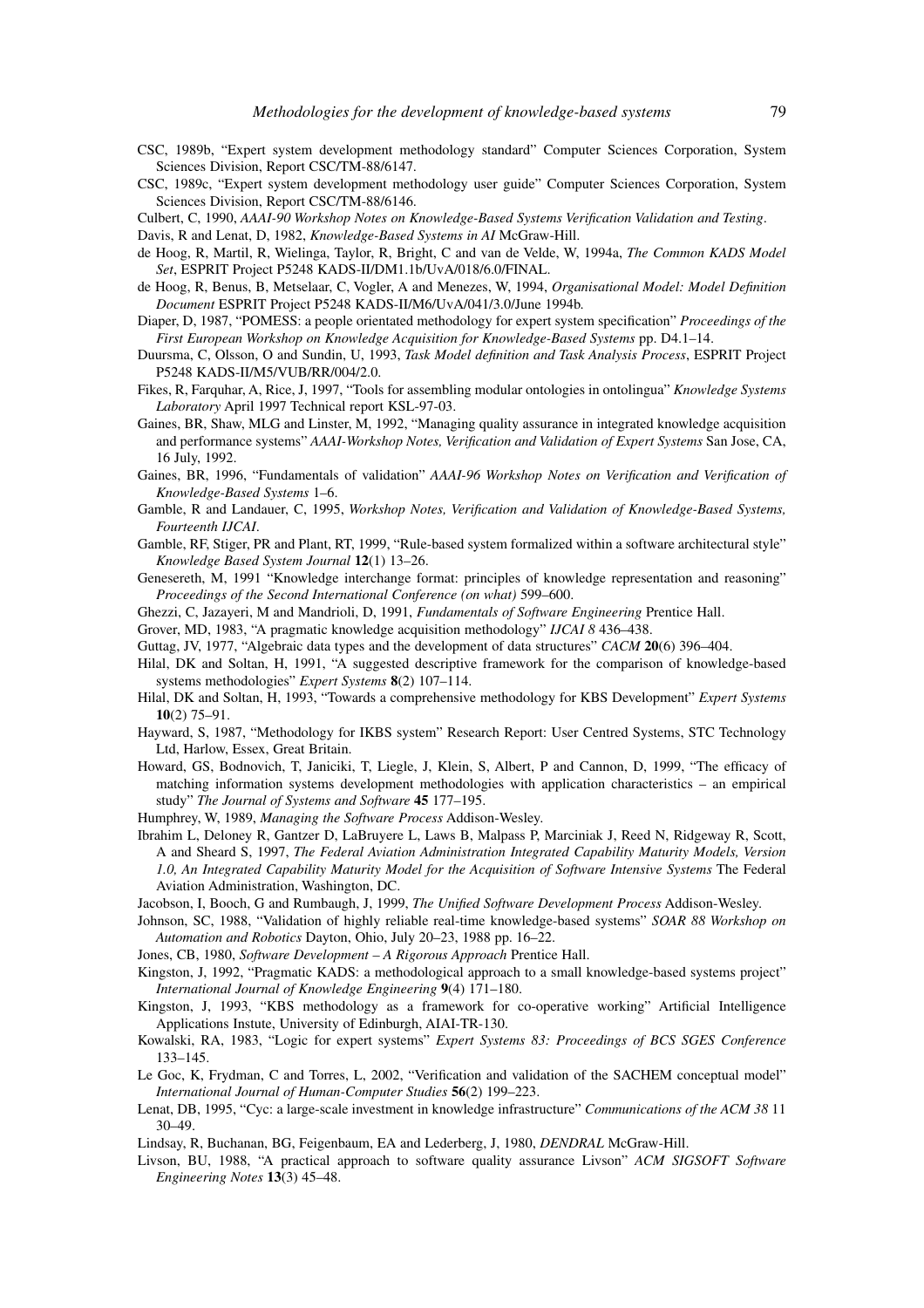- Luqi, C, Chang K and Hong Zhu, 1998, "Specifications in software prototyping" *Journal of Systems and Software* **42**(2) 125–140.
- Miller, L, 1990, "A realistic industrial strength life cycle model for knowledge-based system development and testing" *AAAI Workshop Notes: Validation and Verification*.
- Mitev, NN, 1994, "The business failure of knowledge-based systems: linking knowledge-based systems and information systems methodologies for strategic planning" *Journal of Information technology* **9** 173–184.
- Morell, LJ, 1989, "Use of metaknowledge in the verification of knowledge-based systems" NASA Contractor Report 181821. Langley Research Center, VA.
- Murrell, S and Plant, R, "A survey of tools for validation and verification 1985–1995" *Decision Support Systems* **21**(4) 307–323.
- Nadhakumar, J and Avison, DE, 1999, "The fiction of methodological development: a field study of information systems development" *Information Technology and People* **12**(2) 176–189.
- Newell, A, 1972, "The knowledge level" *Artificial Intelligence* **18** 87–127.
- O'Leary, DE and Preece, A, 1998, *AAAI Workshop Notes on Validation and Verification, Sixteenth National Conference on AI*.
- Orsvarn, K, 1993, "Technical diagnosis by top-down fault location" ESPRIT Project P5248 KADS-II/T1.3/WP/ SICS/003/0.5, SICS.
- Price, S and Kingston, J, 1993, "The KADESS Knowledge-Based System: Employing the KADS methodology in an engineering application" *Sixth International Conference on Industrial and Engineering Applications of AI and Expert Systems* 188–196.
- Plant, RT, 1987 "A methodology for knowledge acquisition in the development of expert systems" Ph.D. thesis, Department of Computer Science, University of Liverpool, England.
- Plant, RT, 1991, "Utilising formal specifications in the development of knowledge-based systems" in D Partridge (ed.) *Artificial Intelligence and Software Engineering* Ablex Press.
- Plant, RT, 1994, *AAAI Workshop Notes on Validation and Verification, Twelfth National Conference on AI*.
- Plant, RT and Gamble, R, 1997, "A multilevel framework for KBS development" *International Journal of Human-Computer Studies* **46** 523–547.
- Preece, A, 1993, *AAAI Workshop Notes on Validation and Verification, Eleventh National Conference on AI*.
- Preece, AD, 1995, "Towards a quality assessment framework for knowledge-based systems" *Journal of Systems and Software* **29** 219–234.
- Preece, AD, 2002, "A history of verification and validation references" available at http://www.csd.abdn. ac.uk/ ~ apreece/Research/vavpage.html.
- Ribeiro Justo, G R, Vekariya, P, Delaitre, T, Zemerly, J and Winter, S, 1997, "Prototype-oriented development of high-performance systems" *Proceedings of the 2nd International Workshop on Software Engineering for Parallel and Distributed Systems (PDSE'97)* IEEE CS Press, May 17–18, 1997, pp. 74–83.
- Robinson, B, 2002, "All systems go for nasa tech" *Federal Computer Week* available at http://www.fcw.com/ fcw/articles/2002/0218/tec-nasa-02–18–02.asp.
- Royce, WW, 1970 "Managing the development of large software systems" *Proceedings of IEEE WESTCON* 1–9.
- Rushby, J, 1988, "Quality measures and assurance for AI software" NASA Contractor Report 4187. Scientific and Technical Information Division.
- Schreiber, AT, Terpstra, P, Magni, P and Van Velzen., M, 1994, "Analysing and implementing VT using CommonKADS" *Proceedings of the 8th Banff Knowledge Acquisition for KBS Workshop, Volume 3: "Sisyphus II – VT Elevator Design Problem* pp 44-1–44-29.
- Schreiber, G, Akkermans, H, Aniewierden, A, de Hoog, R, Shadbolt., N, Van de Velde, W and Weilinger, B, 1999, *Knowledge Engineering and Management: The CommonKADS Methodology* MIT Press.
- Schmolze, J and Vermesan, A, 1996, *AAAI Workshop Notes on Validation and Verification, Thirteenth National Conference on AI*.
- Shaw, M and Garlan, D, 1996, *Software Architecture: An Emerging Discipline* Prentice Hall.
- Shortliffe, EH, 1976, *Computer-Based Medical Consultations: MYCIN* North Holland.
- Stokes, M (ed.), 2001, *Managing Engineering Knowledge, MOKA: Methodology for Knowledge Based Engineering Applications* ASME Press.
- Stoy, JE, 1977, *Denotational Semantics: The Scott-Strachey Approach to Programming Language Theory* MIT Press.
- TRILLIUM, 1992, "TRILLIUM: Telecom Software Product Development Capability Assessment Model" Bell Canada Quality, Technical Report Draft 2.2.
- Van de Velde, Duursma, C, Schreiber, G, Terpstra, P, Schrooten, R, Golfinopoulos, V, Olsson, O, Sundin, U and Gustavsson, M, 1993, "Design model and process" ESPRIT Project P5248 KADS-II/M7/VUB/RR/064/2.0.
- Van Weelderen, JA, 1991, "MEDESS: a methodology for designing expert support systems" Ph.D. thesis, Delft University of Technology, Delft, The Netherlands.